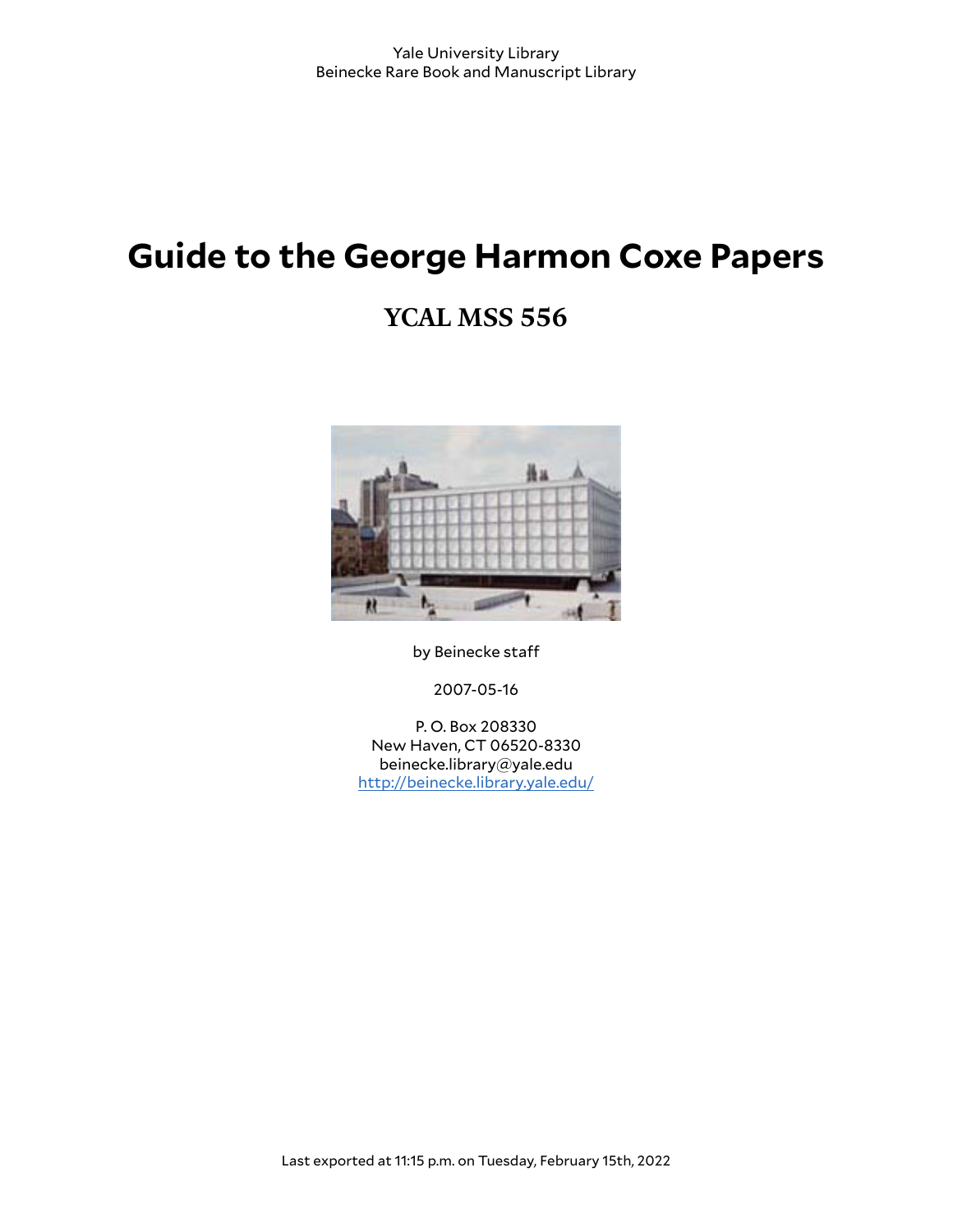## **Table of Contents**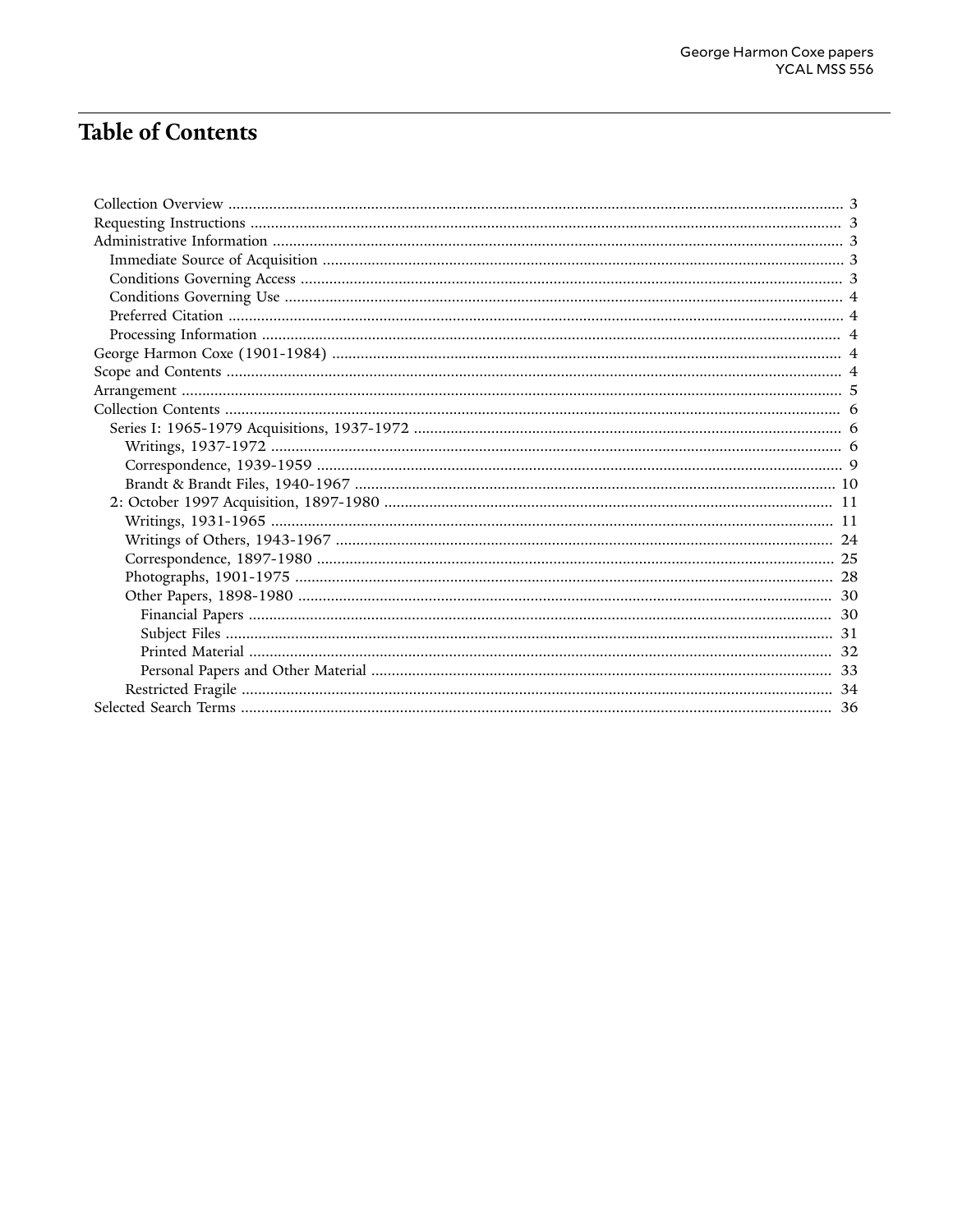## <span id="page-2-0"></span>**Collection Overview**

|                                  | <b>REPOSITORY:</b> Beinecke Rare Book and Manuscript Library<br>P.O. Box 208330<br>New Haven, CT 06520-8330<br>beinecke.library@yale.edu<br>http://beinecke.library.yale.edu/                                                                                                                                                                                                                                                                   |
|----------------------------------|-------------------------------------------------------------------------------------------------------------------------------------------------------------------------------------------------------------------------------------------------------------------------------------------------------------------------------------------------------------------------------------------------------------------------------------------------|
| <b>CALL NUMBER: YCAL MSS 556</b> |                                                                                                                                                                                                                                                                                                                                                                                                                                                 |
|                                  | CREATOR: Coxe, George Harmon, 1901-1984                                                                                                                                                                                                                                                                                                                                                                                                         |
|                                  | <b>TITLE:</b> George Harmon Coxe papers                                                                                                                                                                                                                                                                                                                                                                                                         |
|                                  | <b>DATES: 1897-1980</b>                                                                                                                                                                                                                                                                                                                                                                                                                         |
| <b>BULK DATES: 1920-1980</b>     |                                                                                                                                                                                                                                                                                                                                                                                                                                                 |
|                                  | PHYSICAL DESCRIPTION: 33.27 linear feet (81 boxes)                                                                                                                                                                                                                                                                                                                                                                                              |
| <b>LANGUAGE: English</b>         |                                                                                                                                                                                                                                                                                                                                                                                                                                                 |
|                                  | <b>SUMMARY:</b> This collection consists of material created and accumulated by George<br>Harmon Coxe in the course of his career as a crime novelist and short story<br>writer. Material includes writings, correspondence, financial papers, subject<br>files, photographs, printed material and scrapbooks by or relating to George<br>Harmon Coxe, spanning the years 1897 to 1980, with the bulk of the material<br>spanning 1922 to 1980. |
|                                  | <b>ONLINE FINDING AID:</b> To cite or bookmark this finding aid, please use the following link: http://<br>hdl.handle.net/10079/fa/beinecke.coxeq                                                                                                                                                                                                                                                                                               |

## <span id="page-2-1"></span>**Requesting Instructions**

To request items from this collection for use in the Beinecke Library reading room, please use the request links in the HTML version of this finding aid, available at [http://hdl.handle.net/10079/fa/beinecke.coxeg.](http://hdl.handle.net/10079/fa/beinecke.coxeg)

To order reproductions from this collection, please send an email with the call number, box number(s), and folder number(s) to [beinecke.images@yale.edu.](mailto:beinecke.images@yale.edu)

Key to the container abbreviations used in the PDF finding aid:

b. box

## <span id="page-2-2"></span>**Administrative Information**

## <span id="page-2-3"></span>**Immediate Source of Acquisition**

Gift of George Harmon Coxe, 1965-1979. Gift of J. Randolph Cox, 1973. Gift of Janet Coxe Davis, 1997.

## <span id="page-2-4"></span>**Conditions Governing Access**

The materials are open for research.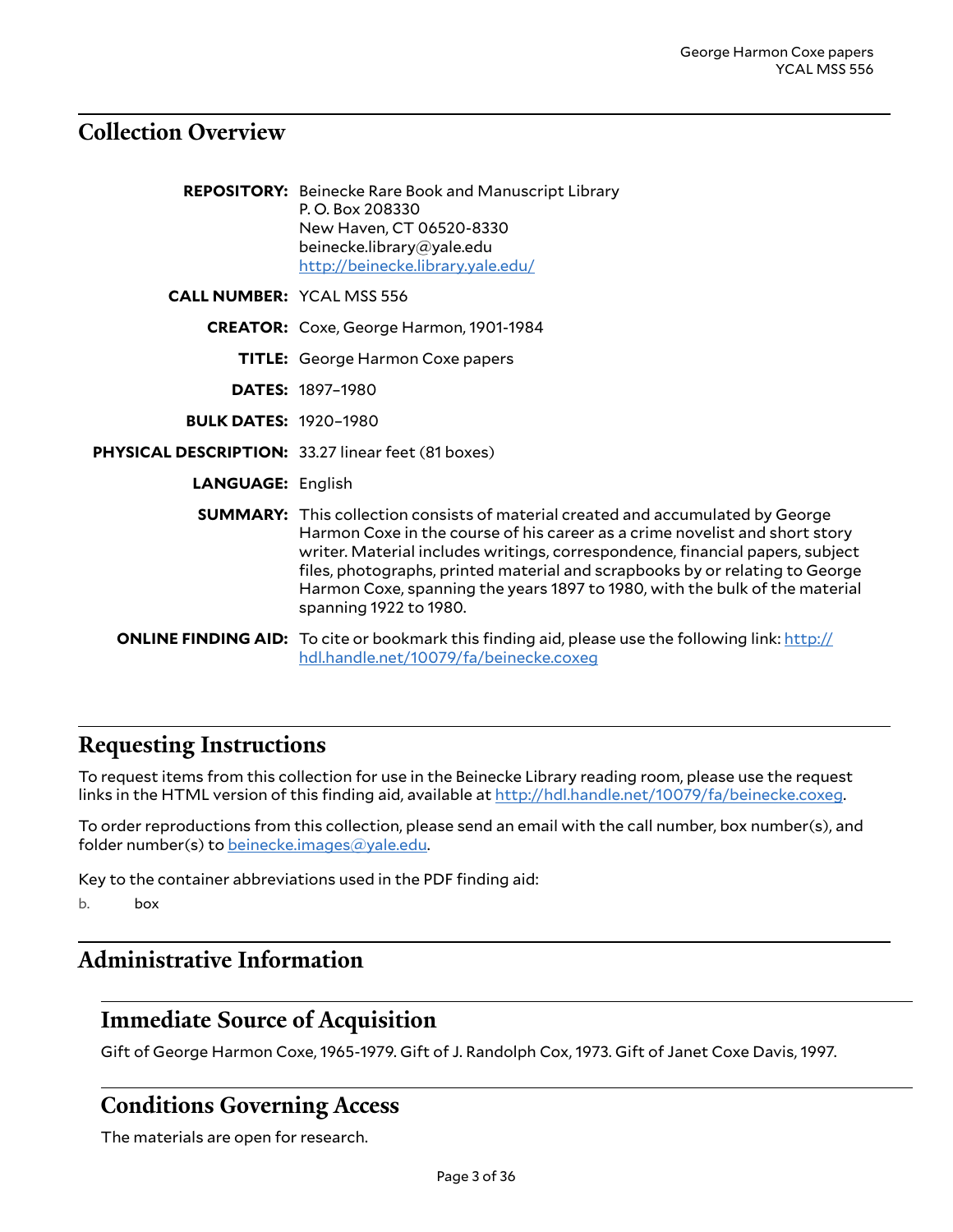Box 79: Restricted Fragile Material. For further information consult the appropriate curator.

## <span id="page-3-0"></span>**Conditions Governing Use**

The George Harmon Coxe Papers is the physical property of the Beinecke Rare Book and Manuscript Library, Yale University. Literary rights, including copyright, belong to the authors or their legal heirs and assigns. For further information, consult the appropriate curator.

## <span id="page-3-1"></span>**Preferred Citation**

George Harmon Coxe Papers. Yale Collection of American Literature, Beinecke Rare Book and Manuscript Library.

## <span id="page-3-2"></span>**Processing Information**

This collection received a basic level of processing, including rehousing and in some instances minimal organization, at the time of acquisition. Further description was carried out in 2012. The collection is comprised of material formerly classed as: Za Coxe, Uncat Za Ms Coxe, and Uncat ZA MS 538. Various acquisitions associated with the collection have not been merged and organized as a whole. Each acquisition is described separately in the contents list below, according to month and year of acquisition.

Information included in the Description of Papers note and Collection Contents section is drawn from information supplied with the collection and compiled from individual catalog cards. Folder titles appearing in the contents list below are often based on those provided by the creator or previous custodian. Titles have not been verified against the contents of the folders in all cases. Otherwise, folder titles are supplied by staff during basic processing.

This finding aid may be updated periodically to account for new acquisitions to the collection and/or revisions in arrangement and description.

## <span id="page-3-3"></span>**George Harmon Coxe (1901-1984)**

George Harmon Coxe, American novelist, was born in 1901 in Olean, New York. He attended Purdue University from 1919-1920 and Cornell University from 1920-1921. Coxe worked as a reporter in San Diego and New York and as an advertising salesman in Massachusetts. Coxe married Elizabeth Fowler in 1929 and they had one daughter and one son.

During the course of his career as a crime and detective novelist, Coxe authored over 60 books and numerous short stories published in magazines such as *Black Mask*, *Street & Smith's Detective Story Magazine*, and *Cosmopolitan*. Two films were made from Coxe's stories: *Women Are Trouble* was released in 1936 and *Here's Flash Casey* in 1938. Coxe was awarded the Mystery Writers of America Grand Master award in 1964. He died January 30, 1984 in Hilton Head Island, South Carolina.

## <span id="page-3-4"></span>**Scope and Contents**

This collection consists of material created and accumulated by George Harmon Coxe in the course of his career as a crime novelist and short story writer. Material includes writings, correspondence, financial papers, subject files, photographs, printed material and scrapbooks by or relating to George Harmon Coxe, spanning the years 1897 to 1980, with the bulk of the material spanning 1922 to 1980.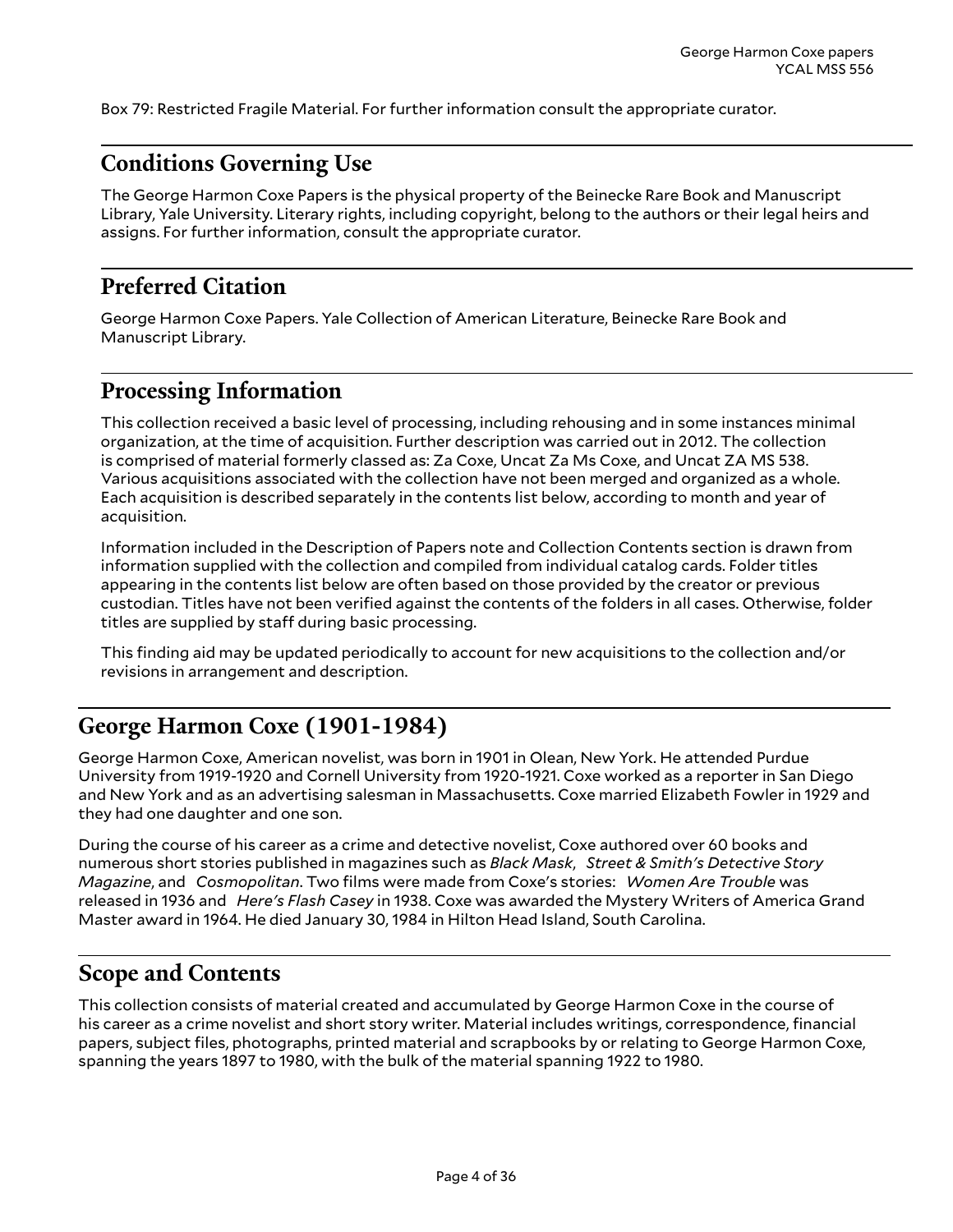## <span id="page-4-0"></span>**Arrangement**

Organized into two groupings: I. 1965-1979 Acquisitions II. October 1997 Acquisition.

Material within this collection has been organized by acquisition reflecting the fact that the collection has been acquired in increments over time.

Researchers should note that material within each acquisition overlaps with/or relates to material found in other acquisitions. For instance, correspondence and writings can be found in both groupings. In order to locate all relevant material within this collection, researchers will need to consult each acquisition described in the Collection Contents section.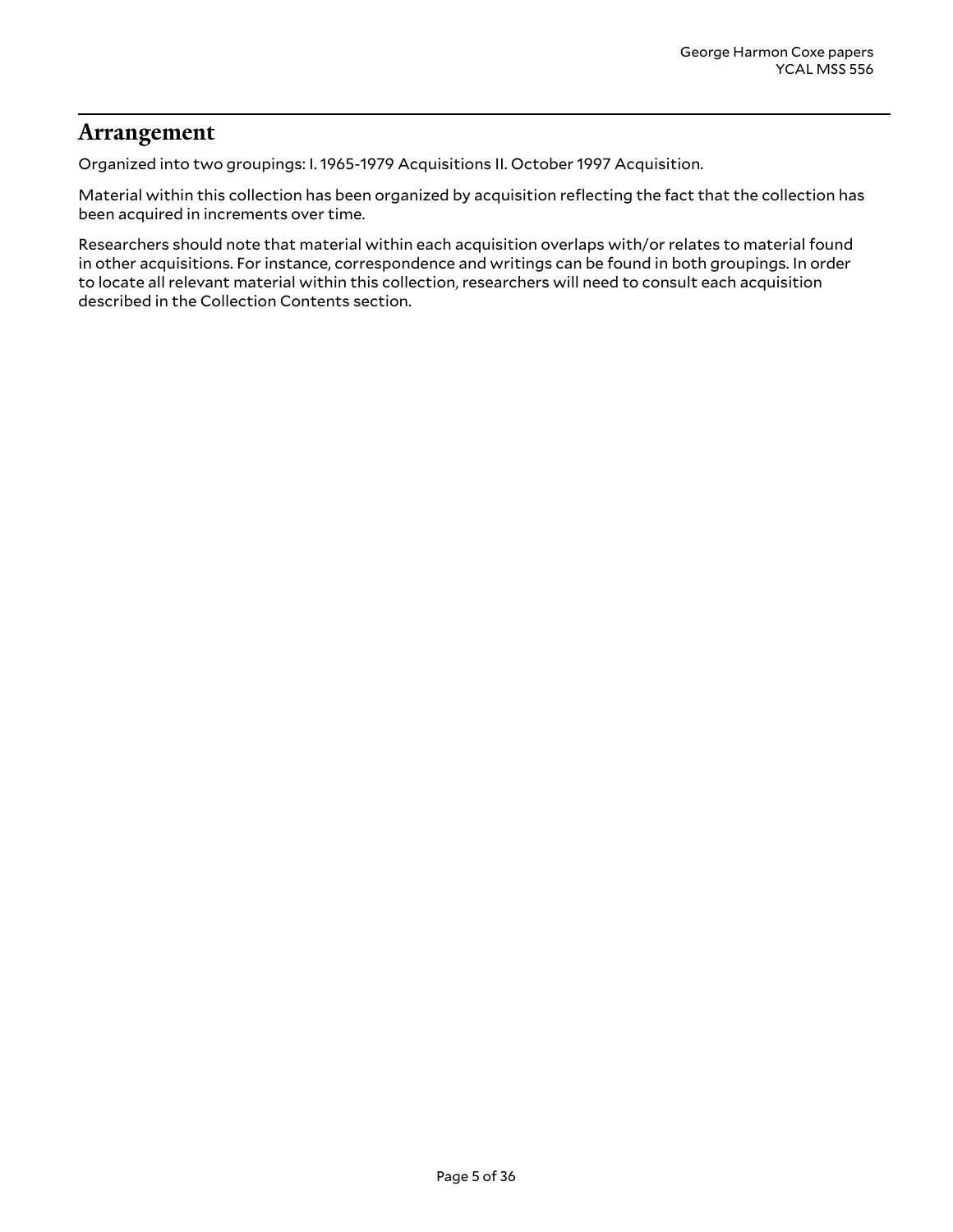## <span id="page-5-0"></span>**Collection Contents Series I: 1965-1979 Acquisitions, 1937-1972**

#### <span id="page-5-1"></span>*13.13 linear feet (32 boxes)*

Writings consist of typescript, and typescript carbon drafts, often with the author's corrections or editorial markup, and proofs. Correspondence consists of incoming letters from Coxe's publishers, family, and friends; some third-party letters are enclosed. The Brandt & Brandt files contain business correspondence between Coxe's publisher and third parties, consisting mostly of original incoming letters and carbons of outgoing letters, and relating to Coxe's works.

Formerly classed as Za Coxe and Uncat Za Ms Coxe.

Organized into three series: Writings, Correspondence, and Brandt & Brandt Files. Writings are arranged alphabetically by title. Correspondence is arranged alphabetically by name. Brandt & Brandt files are arranged chronologically.

<span id="page-5-2"></span>

|       | Writings                                        | 1937-1972  |
|-------|-------------------------------------------------|------------|
|       | An Easy Way to Go                               |            |
| b. 80 | Setting typescript                              | circa 1969 |
| b. 80 | Page proof                                      | circa 1969 |
| b.1   | The Big Gamble, typescript, corrected           | 1958       |
| b.1   | The Camera Clue, typescript (carbon), corrected | 1937       |
|       | The Candid Impostor                             |            |
| b.1   | Setting typescript, corrected                   | undated    |
| b.1   | Galley proofs, corrected                        | undated    |
| b.2   | Page proof, corrected                           | undated    |
| b.2   | Plate proof                                     | undated    |
|       | The Crimson Clue                                |            |
| b.2   | Typescript (carbon), corrected                  | 1952       |
| b.2   | Page proof, corrected                           | 1952       |
| b.2   | Final galley proof                              | 1952       |
| b.3   | Foundry proof                                   | 1952       |
| b.3   | Final plate proof                               | 1952       |
| b.3   | Deadly Image, typescript, corrected             | 1964       |
| b.3   | Death at the Isthmus, typescript (carbon)       | 1954       |
|       | Double Identity                                 |            |
| b.4   | Setting typescript, corrected                   | undated    |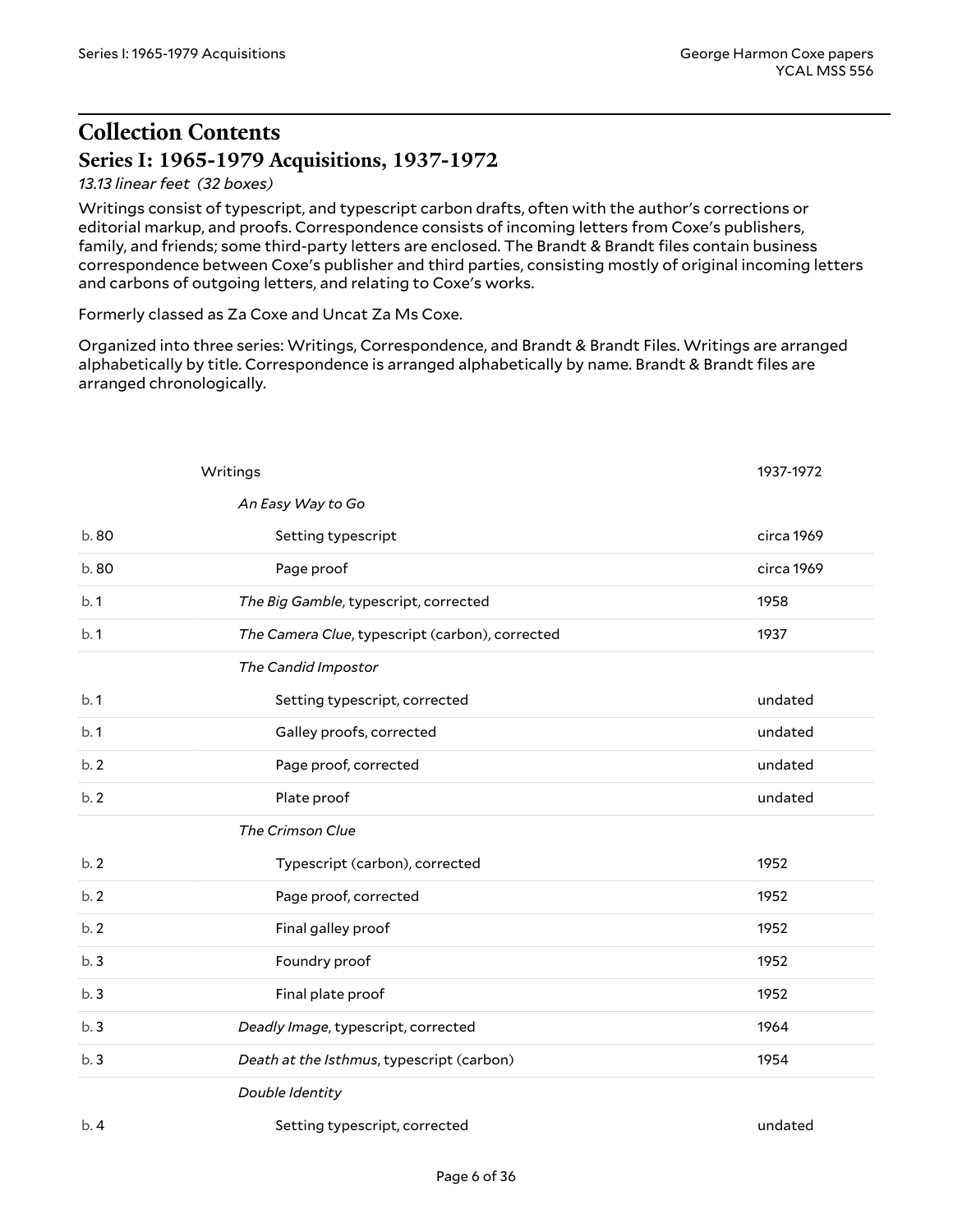#### Writings > Double Identity (continued)

| b.4   | First proof (computer print-out), corrected                                                                          | undated |
|-------|----------------------------------------------------------------------------------------------------------------------|---------|
| b.4   | Final proof, pasted up as dummy, corrected                                                                           | undated |
|       | Error of Judgment                                                                                                    |         |
| b.4   | Typescript, corrected                                                                                                | 1961    |
| b.5   | Typescript (carbon), corrected                                                                                       | 1961    |
| b.5   | Final galley proof                                                                                                   | 1961    |
| b.5   | Page proof, corrected                                                                                                | 1961    |
|       | Fenner                                                                                                               |         |
| b.5   | Setting typescript, corrected                                                                                        | 1971    |
| b.5   | Proofs                                                                                                               | 1971    |
| b.6   | Proofs                                                                                                               | 1971    |
|       | Focus on Murder                                                                                                      |         |
| b.6   | Typescript, corrected                                                                                                | 1954    |
| b. 6  | Typescript (carbon), corrected                                                                                       | 1954    |
| b.7   | Four Frightened Women, typescript, corrected                                                                         | 1939    |
| b.7   | The Hidden Key, typescript, corrected.<br>Includes typed notes by the author concerning the characters and plot.     | 1963    |
| b.7   | The Impetuous Mistress, typescript, corrected                                                                        | 1958    |
|       | The Inside Man                                                                                                       |         |
| b.80  | Typescript, corrected                                                                                                | 1972    |
| b.80  | Setting typescript                                                                                                   | 1972    |
| b.8   | The Lady Is Afraid, typescript, corrected                                                                            | 1940    |
| b.9   | Lady Killer, typescript (carbon)                                                                                     | 1949    |
| b. 9  | The Last Commandment, typescript, corrected                                                                          | 1960    |
| b.9   | Man on a Rope, typescript (carbon), corrected                                                                        | 1956    |
| b. 9  | The Man Who Died Too Soon, typescript, corrected<br>Includes notes by the author concerning the characters and plot. | 1962    |
|       | The Man Who Died Twice                                                                                               |         |
| b.10  | Typescript (carbon), corrected                                                                                       | 1951    |
| b. 10 | Author's galley proof, corrected                                                                                     | 1951    |
| b.10  | Author's page proof                                                                                                  | 1951    |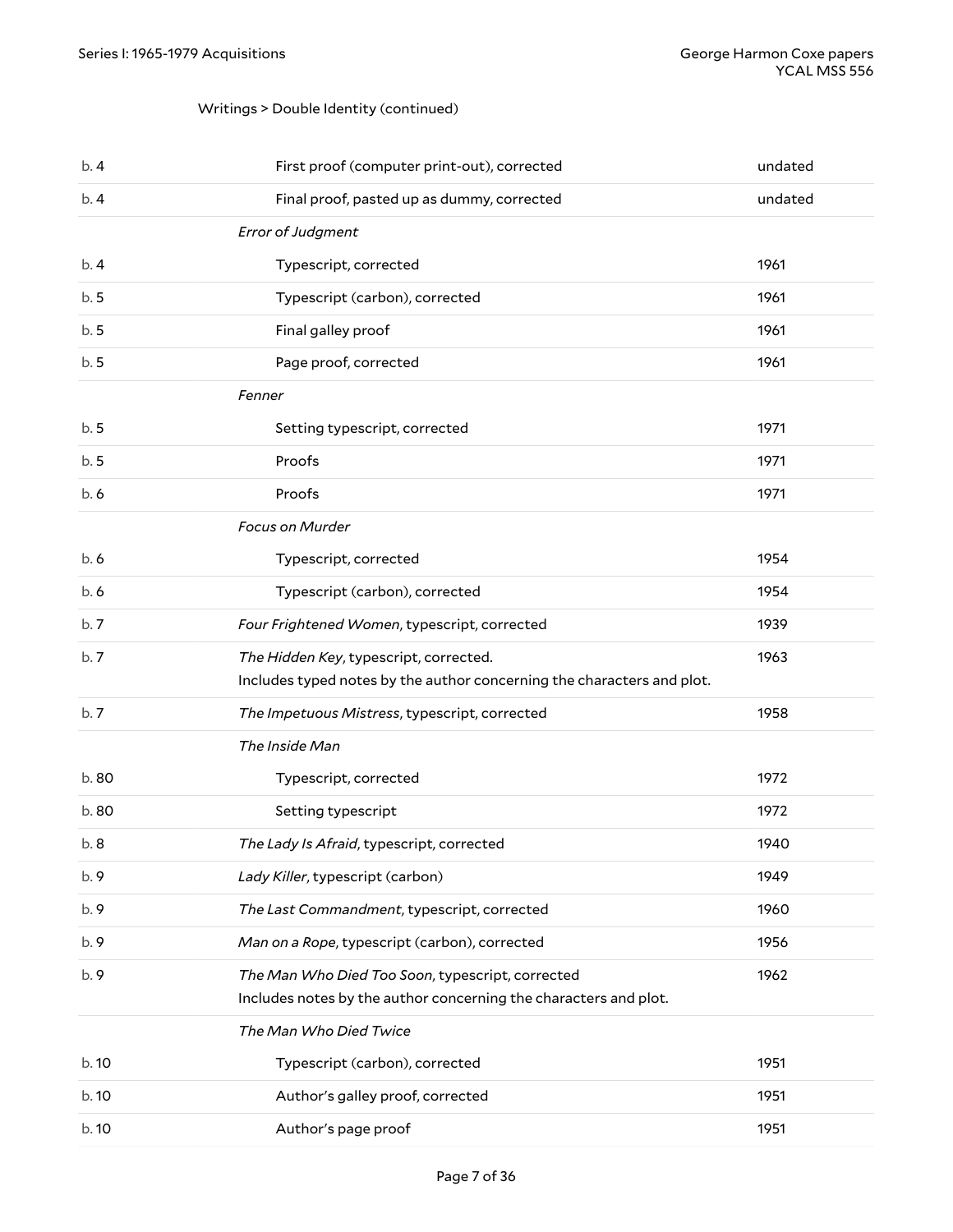| b. 11 | Mission of Fear, typescript, corrected<br>Includes notes by the author concerning characters and plot. | 1962    |
|-------|--------------------------------------------------------------------------------------------------------|---------|
| b.11  | Moment of Violence, typescript, corrected                                                              | 1961    |
|       | Murder for the Asking                                                                                  |         |
| b.11  | Typescript, corrected                                                                                  | 1939    |
| b.12  | Typescript (carbon), corrected                                                                         | 1939    |
|       | Murder On Their Minds                                                                                  |         |
| b.12  | Typescript, corrected                                                                                  | 1957    |
| b.12  | Typescript (carbon), corrected                                                                         | 1957    |
|       | Never Bet Your Life                                                                                    |         |
| b.12  | Typescript, corrected                                                                                  | 1952    |
| b.13  | Page Proof, corrected                                                                                  | 1952    |
| b.13  | No Place for Murder, setting typescript, corrected                                                     | undated |
|       | One Hour to Kill                                                                                       |         |
| b.13  | Typescript, corrected                                                                                  | 1963    |
| b.13  | Final galley proof, corrected                                                                          | 1963    |
| b.14  | One Minute Past Eight, typescript, corrected                                                           | 1957    |
| b.14  | One Way Out, typescript, corrected                                                                     | 1960    |
|       | The Reluctant Heiress                                                                                  |         |
| b.14  | Setting typescript, corrected                                                                          | undated |
| b.14  | Original galley proof, corrected                                                                       | undated |
| b.15  | Final galley proof, corrected                                                                          | undated |
| b.15  | Page proofs, corrected                                                                                 | undated |
| b. 15 | Foundry proofs, corrected                                                                              | undated |
|       | The Ring of Truth                                                                                      |         |
| b. 15 | Setting typescript, corrected                                                                          | undated |
| b. 15 | Final galley proof, corrected                                                                          | undated |
| b.16  | Page proofs, corrected<br>2 Folders                                                                    | undated |
| b.16  | Silent Are the Dead, typescript, corrected                                                             | 1942    |
|       |                                                                                                        |         |

*The Silent Witness*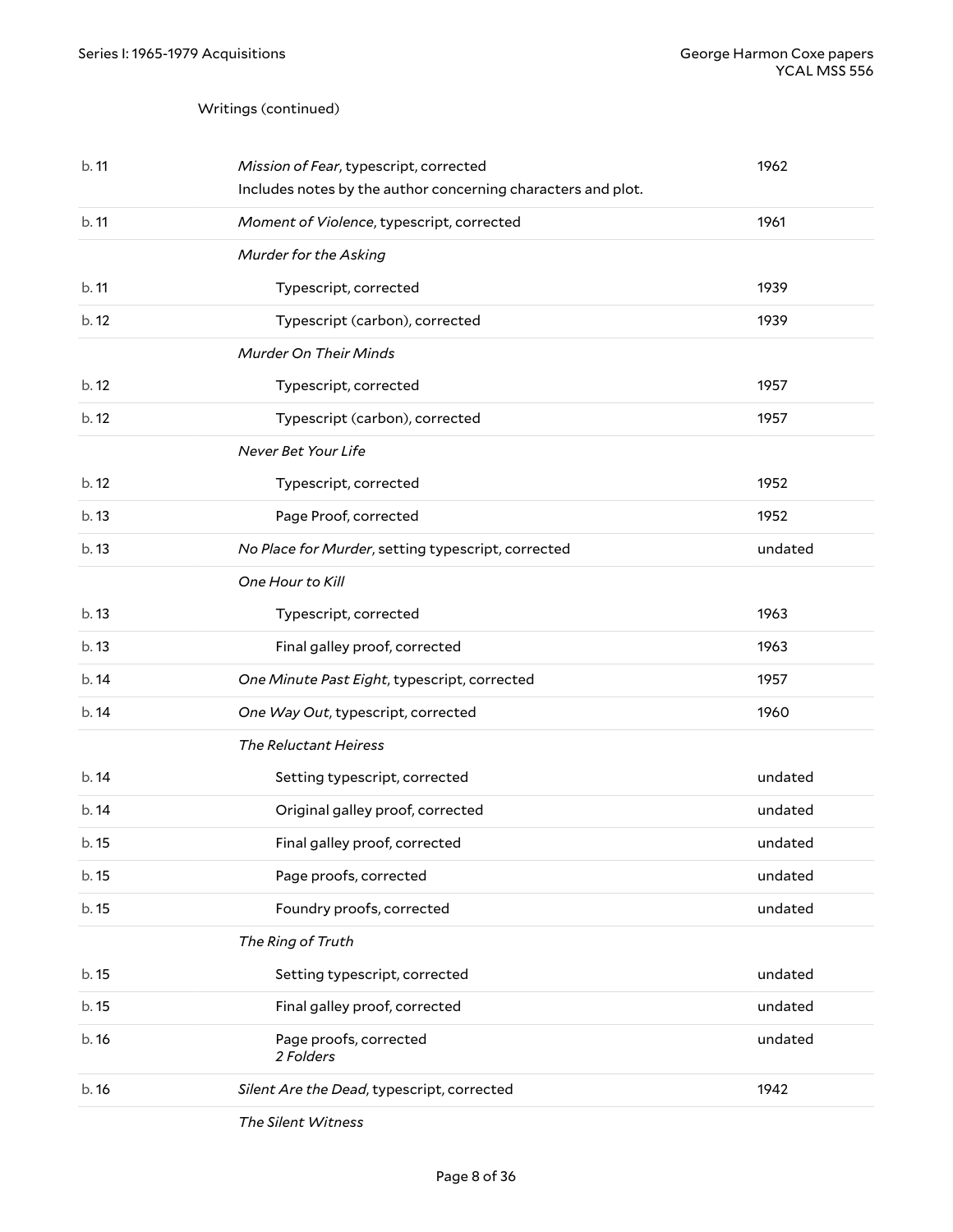## Writings > The Silent Witness (continued)

<span id="page-8-0"></span>

| b. 81 | Typescript                                                                 | circa 1974 |
|-------|----------------------------------------------------------------------------|------------|
| b. 81 | Galley proof                                                               | circa 1974 |
| b. 81 | Page proofs<br>2 Folders                                                   | circa 1974 |
| b.16  | Slack Tide, typescript, corrected<br>Original title: "The Shuttered Room." | 1959       |
|       | Suddenly a Widow                                                           |            |
| b. 17 | Typescript, corrected                                                      | 1956       |
| b. 17 | Typescript (carbon), corrected                                             | 1956       |
| b. 17 | Page proof, with four leaves of foundry proof, corrected                   | 1956       |
| b.17  | Final galley proof, corrected                                              | 1956       |
| b. 18 | Top Assignment, typescript (carbon)                                        | 1955       |
|       | Triple Exposure                                                            |            |
| b. 18 | Galley proof, corrected                                                    | 1959       |
| b. 18 | Page proof, corrected                                                      | 1959       |
|       | The Widow Had a Gun                                                        |            |
| b. 19 | Typescript, corrected                                                      | 1951       |
| b. 19 | Galley proof                                                               | 1951       |
| b. 19 | Author's page proof, corrected                                             | 1951       |
|       | With Intent to Kill                                                        |            |
| b. 20 | Typescript, corrected<br>Includes notes concerning characters and plot.    | 1965       |
| b. 20 | Typescript, corrected                                                      | 1965       |
| b. 20 | Final galley proof, corrected                                              | 1965       |
| b. 20 | Page proof                                                                 | 1965       |
| b. 21 | Foundry proof                                                              | 1965       |
| b. 21 | Woman With a Gun, setting typescript, corrected                            | 1972       |
|       | Correspondence                                                             | 1939-1959  |
| b. 22 | Blassingame, Lurton                                                        |            |
| b. 22 | Brandt & Brandt<br>8 Folders                                               | 1939-1957  |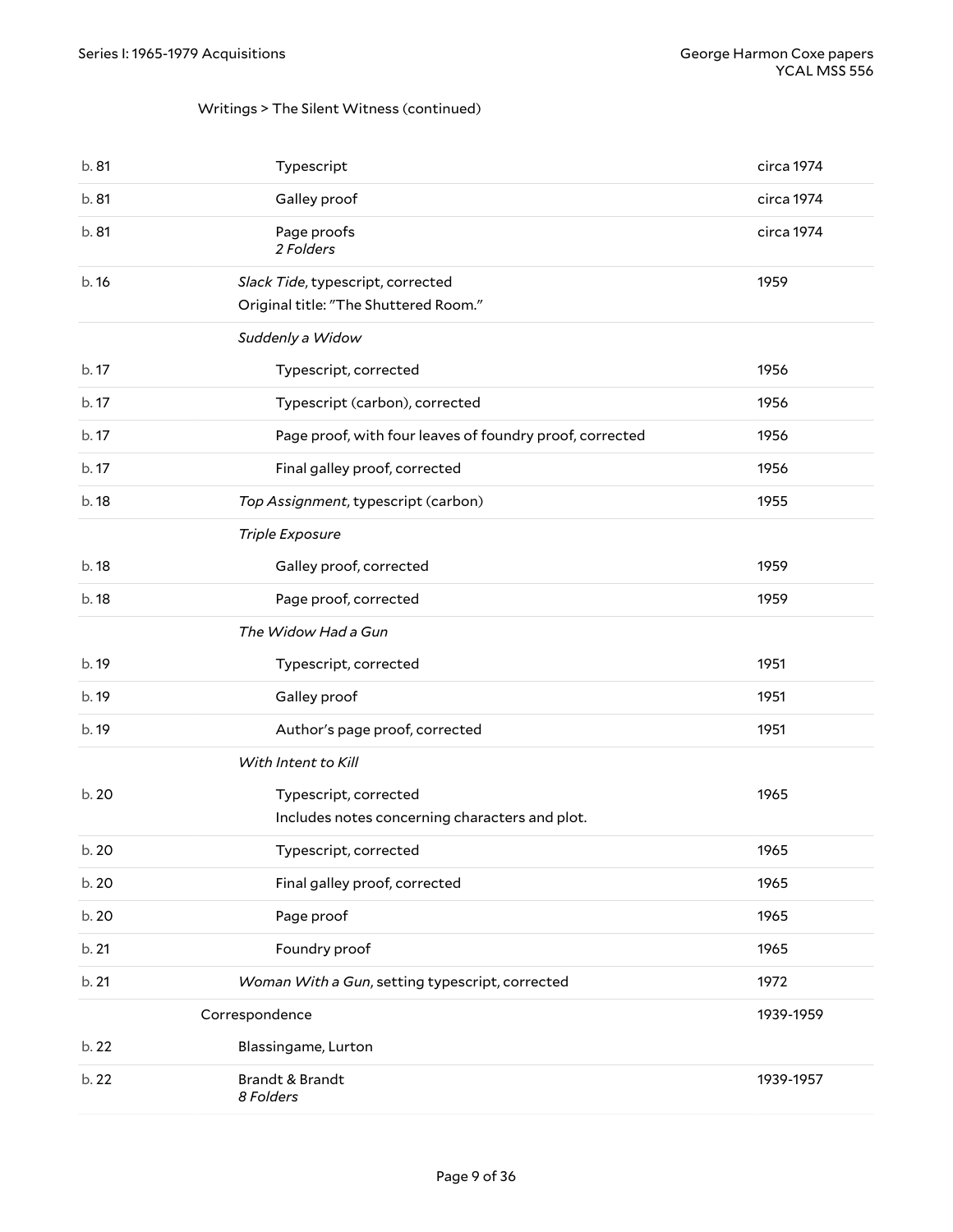<span id="page-9-0"></span>

| b.23  | Brandt & Brandt<br>2 Folders                                  | 1958-1959 |
|-------|---------------------------------------------------------------|-----------|
| b. 23 | Chandler, Raymond                                             |           |
| b. 23 | <b>CBS</b>                                                    |           |
| b. 23 | Cornell                                                       |           |
| b.23  | Knopf, Alfred A., Inc.<br>6 Folders                           | 1939-1959 |
| b. 23 | Margulies & Heit                                              |           |
| b. 23 | Markey, Morris                                                |           |
| b. 23 | Mystery Writers of America                                    |           |
| b.23  | Nebel, Frederick                                              |           |
| b. 23 | Phillips Exeter Academy                                       |           |
| b. 24 | Sanders & Conroy                                              |           |
| b. 24 | Speckled Band of Boston                                       |           |
| b. 24 | Walsh, Thomas                                                 |           |
| b. 24 | White, Kenneth S.                                             |           |
| b. 24 | The Writer                                                    |           |
| b. 24 | Unsorted correspondence, royalties and contracts<br>5 Folders |           |
| b. 25 | Unsorted correspondence with publishers<br>12 Folders         | 1939-1959 |
|       | <b>Brandt &amp; Brandt Files</b>                              | 1940-1967 |
| b.26  | Brandt & Brandt files<br>8 Folders                            | 1940-1947 |
| b. 27 | <b>Brandt &amp; Brandt files</b><br>8 Folders                 | 1948-1951 |
| b. 28 | <b>Brandt &amp; Brandt files</b><br>8 Folders                 | 1952-1955 |
| b. 29 | <b>Brandt &amp; Brandt files</b><br>9 Folders                 | 1956-1960 |
| b. 30 | <b>Brandt &amp; Brandt files</b><br>8 Folders                 | 1961-1967 |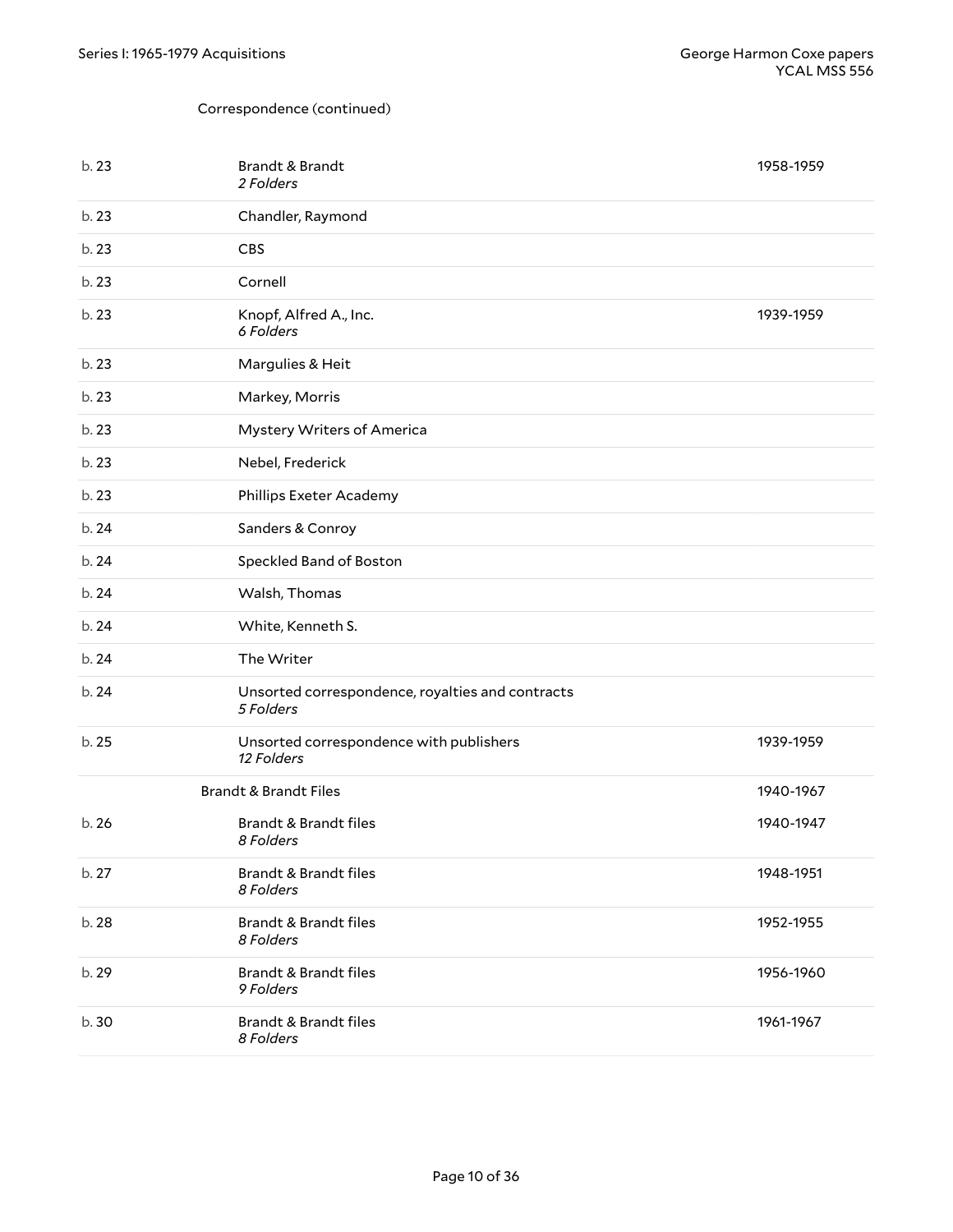## <span id="page-10-0"></span>**2: October 1997 Acquisition, 1897-1980**

#### *20.14 linear feet (49 boxes)*

Writings consist primarily of original typescript and typescript carbon drafts of novels, short stories, essays, plays, screenplays, and radio plays by Coxe. Some proofs, notes, character sketches, plot outlines and other related material are also contained in the series. Writings of others is a small group of material consisting primarily of adaptations of Coxe's stories for radio and television. Correspondence is comprised of incoming personal and professional letters and enclosures. Photographs are of George Harmon Coxe and others, with some photographs of Coxe's home and travels. Other Papers contain financial papers including contracts and royalty statements; subject files of assorted personal papers; printed material, which includes newspaper clipppings, magazines and other publications in which Coxe's works are published, and assorted ephemera; and personal and other papers, which are mostly unsorted and unidentified material.

#### Formerly classed as Uncat ZA MS 538.

Organized into five series: Writings, Writings of Others, Correspondence, Photographs, and Other Papers. Other Papers are further organized into four subseries: Financial Papers, Subject Files, Printed Material, and Personal Papers and Other Material.

<span id="page-10-1"></span>

|      | Writings                                                                                         | 1931-1965  |
|------|--------------------------------------------------------------------------------------------------|------------|
| b.31 | Alias the Killer, short story, typescript, original, annotated                                   | 1944       |
| b.31 | Alias the Killer, short story, typescript, carbon                                                | undated    |
| b.31 | Alias the Killer, short story, typescript, carbon, annotated                                     | undated    |
| b.31 | All Routes Delivered, short story, typescript, carbon [Published in Coronet?]                    | undated    |
| b.31 | Assignment in Guiana, novel, typescript, original, corrected<br>4 Folders                        | circa 1941 |
| b.31 | Anniversary Present, short story, typescript, carbon                                             | undated    |
| b.31 | Bad Medicine, short story, typescript, carbon, annotated and corrected                           | undated    |
| b.31 | The Barotique Mystery, novel, typescript, carbon, annotated by the author<br>4 Folders           | undated    |
| b.31 | Barry's Boast, short story, typescript, original, with author's corrections                      | undated    |
| b.31 | Barry's Boast, short story, typescript, original                                                 | undated    |
| b.31 | Barry's Boast, short story, typescript, carbon                                                   | undated    |
| b.31 | The Black Box, short story, typescript, carbon, annotated [Published in<br>Thrilling Detective?] | 1933       |
| b.31 | Blackmail Incorporated, short story, typescript, carbon, annotated                               | 1934       |
| b.31 | Blind Date, short story, typescript, carbon                                                      | undated    |
| b.31 | The Bungalow Murders, chapter outline, typescript, original, annotated by<br>the author          | undated    |
| b.31 | The Bungalow Murders, character synopsis, typescript, original, annotated<br>by the author       | undated    |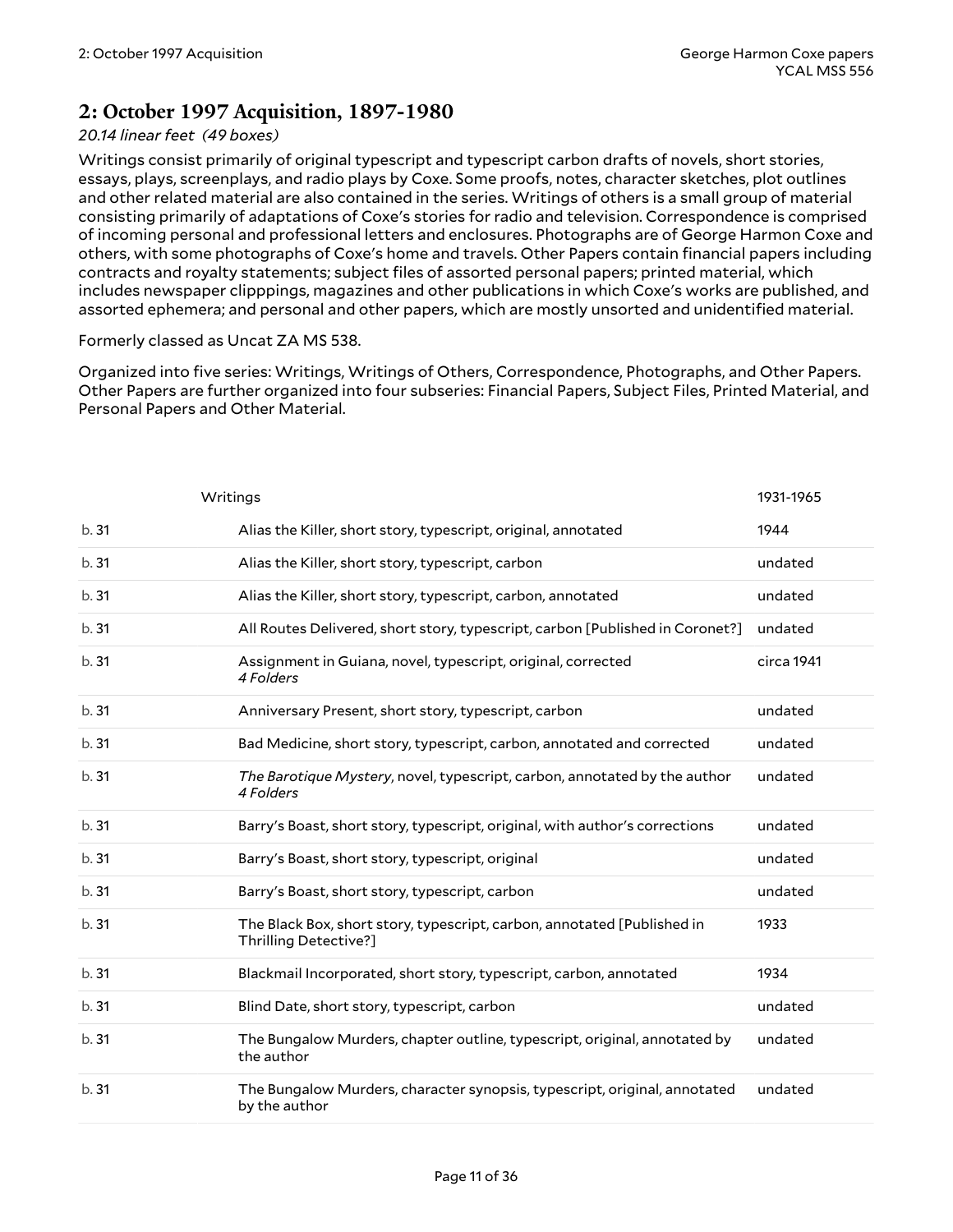| b.31  | The Bungalow Murders, outline, typescript, original, annotated by the author undated                                   |                 |
|-------|------------------------------------------------------------------------------------------------------------------------|-----------------|
| b. 32 | The Camera Clue, chapter outline, typescript, original, corrected by the<br>author                                     | undated         |
| b.32  | The Camera Clue, character synopsis, typescript, original, corrected by the<br>author                                  | undated         |
| b.32  | The Camera Clue, outline, typescript, original, corrected by the author                                                | undated         |
| b.32  | Candlewood Lake Murder, synopsis, typescript, original                                                                 | undated         |
| b.32  | Candlewood Lake Murder, synopsis, typescript, carbon, revised draft                                                    | undated         |
| b.32  | Captain Caution, short story, typescript, carbon, annotated and corrected<br>[Published in the Saturday Evening Post?] | undated         |
| b. 32 | Case of the Careless Killer, synopsis, typescript, carbon                                                              | undated         |
| b. 32 | Casey (Crime Photographer), outline for a television series, typescript,<br>original, corrected                        | 1957            |
| b.32  | Casey (Crime Photographer), outline for a television series, typescript,<br>carbon                                     | 1957 August 24  |
| b. 32 | Cashing in on Washington's Birthday, essay, typescript, original, annotated<br>by the author                           | undated         |
| b.32  | The Category is Murder, television script, typescript, mimeograph, revised<br>draft<br>3 Folders                       | 1957 October 21 |
| b.32  | Cause for Suspicion, short story, typescript, carbon                                                                   | undated         |
| b.32  | Cause for Suspicion, short story, typescript, carbon, annotated, and<br>corrected [Published in Liberty?]              | undated         |
| b.32  | Cape Cod Dairy Cottage for Department Store, essay, typescript, original,<br>annotated, and corrected, signed          | undated         |
| b.32  | Cape Cod Dairy Cottage for Department Stores, typescript, carbon,<br>annotated [Published in Dry Goods Economist?]     | undated         |
| b.32  | Character and the Mystery [Story?], essay, typescript, carbon,<br>annotated[Published in The Writer?]                  | 1959            |
| b. 32 | The Charred Witness, proof, introductory material                                                                      | 1942 April 28   |
| b.32  | Circumstantial Evidence, short story, typescript, carbon, annotated<br>[Published in Liberty?]                         | 1949 September  |
| b.32  | Citation for a Sailor, short story, typescript, carbon, annotated [Published in<br>Cosmic?]                            | undated         |
| b.32  | A Clever Imitation, short story, typescript, carbon, annotated [Published in<br>Clues?]                                | undated         |
| b. 32 | The Cliffwood Case, chapter outline, typescript, original, annotated by the<br>author                                  | undated         |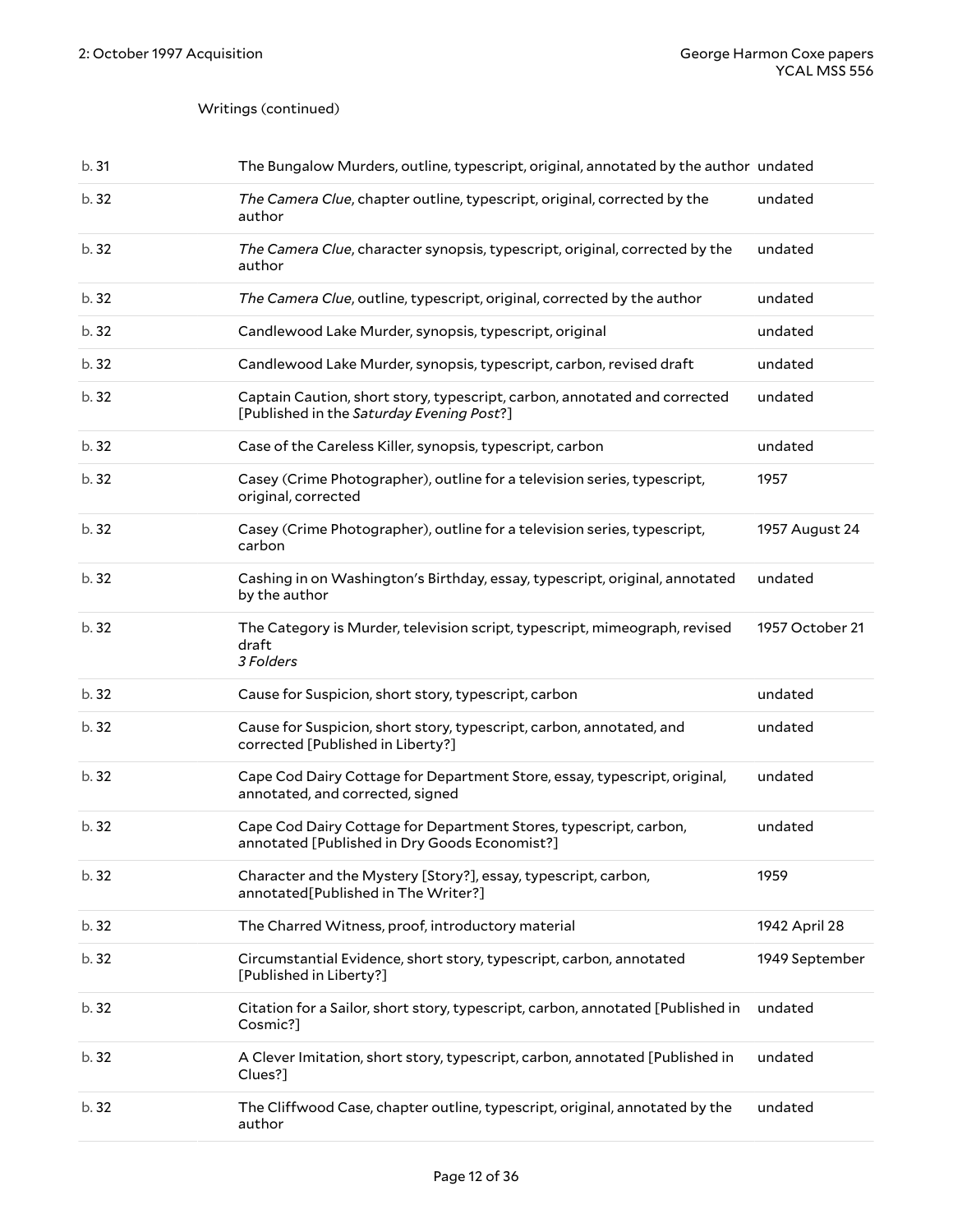| b.32  | The Cliffwood Case, character synopsis, typescript, original                                                                 | undated             |
|-------|------------------------------------------------------------------------------------------------------------------------------|---------------------|
| b.32  | The Cliffwood Case, outline, typescript, original, annotated by the author                                                   | undated             |
| b.32  | Conspiracy, short story, typescript, carbon, annotated [Published in<br>American Magazine?]                                  | undated             |
| b.32  | Contraband, short story, typescript, carbon, annotated [Published in Super<br>Detective?]                                    | 1933                |
| b.32  | Counter-Evidence, short story, typescript, carbon, annotated [Published in<br>Detective Fiction Weekly?]                     | undated             |
| b.32  | Counter-Plot, short story, typescript, carbon, annotated [Published in<br>American Magazine as Intelligence from the Reich.] | 1942                |
| b.32  | Courage Isn't Everything, short story, typescript, carbon                                                                    | undated             |
| b.32  | Courage Isn't Everything, short story, typescript, carbon, annotated<br>[Published in Collier's?]                            | 1944 July 17        |
| b.32  | The Crab Maker, short story, typescript, carbon<br>2 Folders                                                                 | undated             |
| b.32  | The Crimson Seal, chapter outlines, typescript, original, annotated, and<br>corrected by the author                          | undated             |
| b.32  | The Crimson Seal, character synopsis, typescript, original, corrected by the<br>author                                       | 1938 December<br>2  |
| b.32  | The Crimson Seal, outline, typescript, original, annotated by the author                                                     | undated             |
| b. 32 | Cyclops, short story, typescript, carbon, annotated                                                                          | undated             |
| b.33  | The Dead Can't Hide, short story, typescript, carbon, annotated [Published in 1935<br>Detective Fiction Weekly?]             |                     |
| b.33  | Deadly Acquittal, short story, typescript, carbon [Published in Magazine<br>Publishers?]                                     | 1936 June           |
| b.33  | The Death Club, short story, typescript, carbon, annotated                                                                   | 1933 December<br>15 |
| b.33  | Death by Proxy, short story, typescript, carbon, annotated [Published in<br>Super Detective?]                                | 1933                |
| b.33  | Delayed Death, short story, typescript, carbon, annotated [Published in Dime 1934<br>Detective?]                             |                     |
| b.33  | The Diamond Murders, short story, typescript, carbon, annotated [Published 1934<br>in Dime Detective?]                       |                     |
| b.33  | The Doctor Takes a Case, short story, typescript, original                                                                   | undated             |
| b.33  | The Doctor Takes a Case, short story, typescript, carbon, annotated<br>[Published in Liberty as Post Mortem, 2c.]            | undated             |
| b.33  | Dr. Standish - Audition Script, typescript, original, corrected                                                              | 1948                |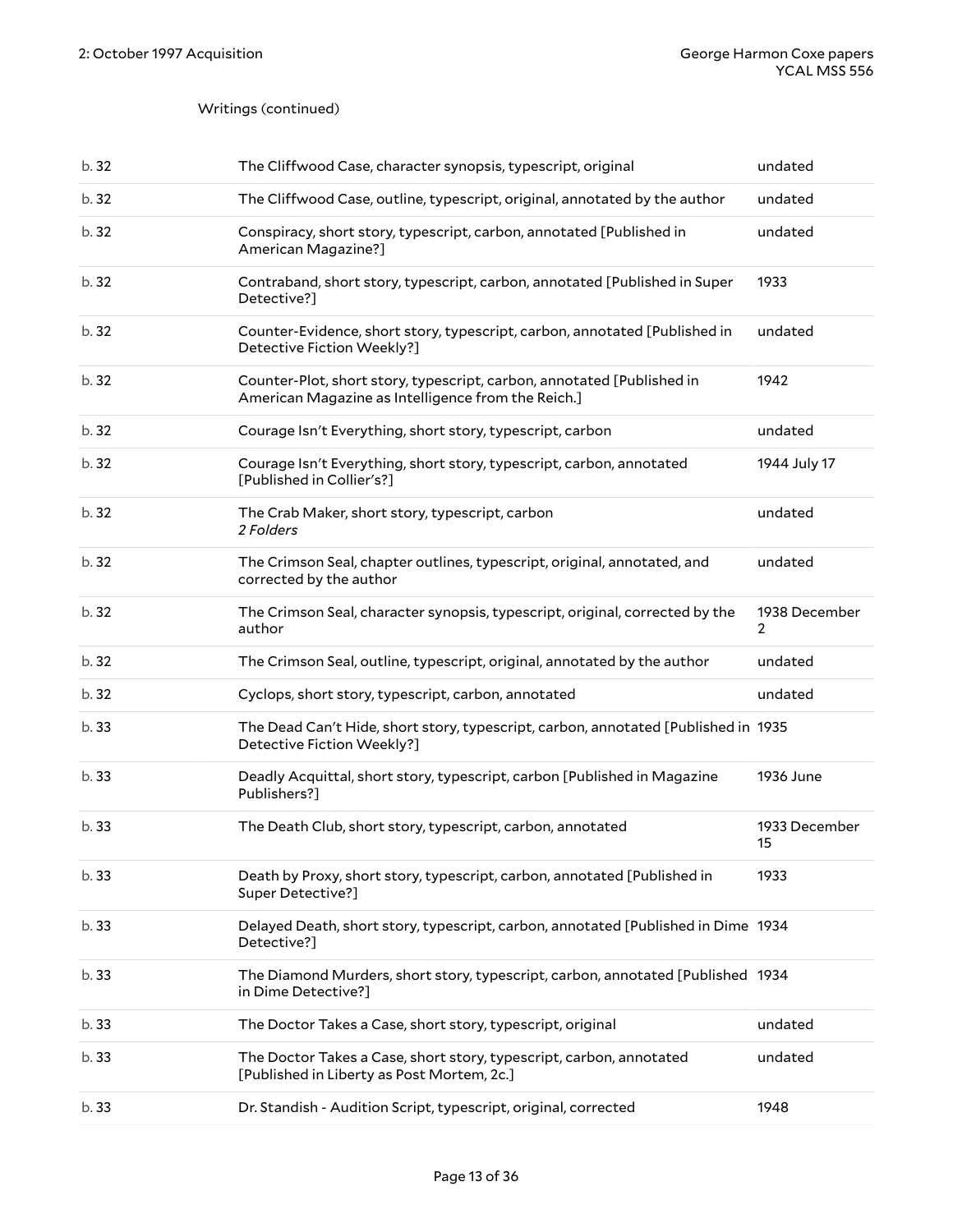| b.33  | Dr. Standish - Audition Script, typescript, carbon                                                                                                                                 | 1948 April 29       |
|-------|------------------------------------------------------------------------------------------------------------------------------------------------------------------------------------|---------------------|
| b.33  | Dr. Standish, Medical Examiner , radio script, typescript, mimeograph,<br>annotated                                                                                                | 1948 July 1         |
| b.33  | Double or Nothing, short story, typescript, carbon                                                                                                                                 | undated             |
| b.33  | The Dune Murders, short story, typescript, carbon, annotated [Published in<br>Thrilling Detective?]                                                                                | 1934                |
| b.33  | Dynamite, story outline, typescript, original, annotated, and signed                                                                                                               | undated             |
| b.33  | Easy Money, short story, typescript, carbon, annotated                                                                                                                             | 1933 December<br>15 |
| b.33  | The Education of Johnny Burke, [Marathons are Different], short story,<br>typescript, original, annotated, and corrected, first draft [Published in The<br>Saturday Evening Post?] | undated             |
| b.33  | End of the Line, script, typescript, carbon                                                                                                                                        | undated             |
| b.33  | Even Up, short story, typescript, carbon                                                                                                                                           | 1933                |
| b.33  | Even Up, short story, typescript, carbon, annotated, and corrected [Published 1933<br>in Thrilling Detective?]                                                                     |                     |
| b.33  | Eye Witness, short story, typescript, carbon, annotated [Published in<br>American Magazine?]                                                                                       | undated             |
|       |                                                                                                                                                                                    |                     |
| b.34  | Face Value, short story, typescript, carbon, annotated, and corrected                                                                                                              | undated             |
| b.34  | Fall Guy, short story, typescript, carbon                                                                                                                                          | undated             |
| b.34  | Fashioned for Murder, novel, author's proof, with author's corrections                                                                                                             | undated             |
| b.34  | Fashioned for Murder, novel, author's proof, with author's corrections                                                                                                             | 1947 February<br>20 |
| b.34  | Fifteen a Week, short story, typescript, carbon, annotated, and corrected<br>[Published in Detective Fiction Weekly?]                                                              | undated             |
| b.34  | The Fifth Key, chapter outline, typescript, original, annotated by the author                                                                                                      | undated             |
| b.34  | The Fifth Key, character outline, typescript, original, corrected by the author undated                                                                                            |                     |
| b.34  | The Fifth Key, novel, typescript, carbon                                                                                                                                           | undated             |
| b. 34 | The Fifth Key, novel, Chapters 1-23, original, with printer's corrections<br>5 Folders                                                                                             | 1947                |
| b.35  | The Fifth Key, novel, miscellaneous proofs, with author's corrections                                                                                                              | circa 1946          |
| b.35  | The Fifth Key, novel, author's first proof, with author's corrections                                                                                                              | 1946 October 2      |
| b. 35 | The Fifth Key, novel, author's first proof, with author's corrections                                                                                                              | 1946 October 23     |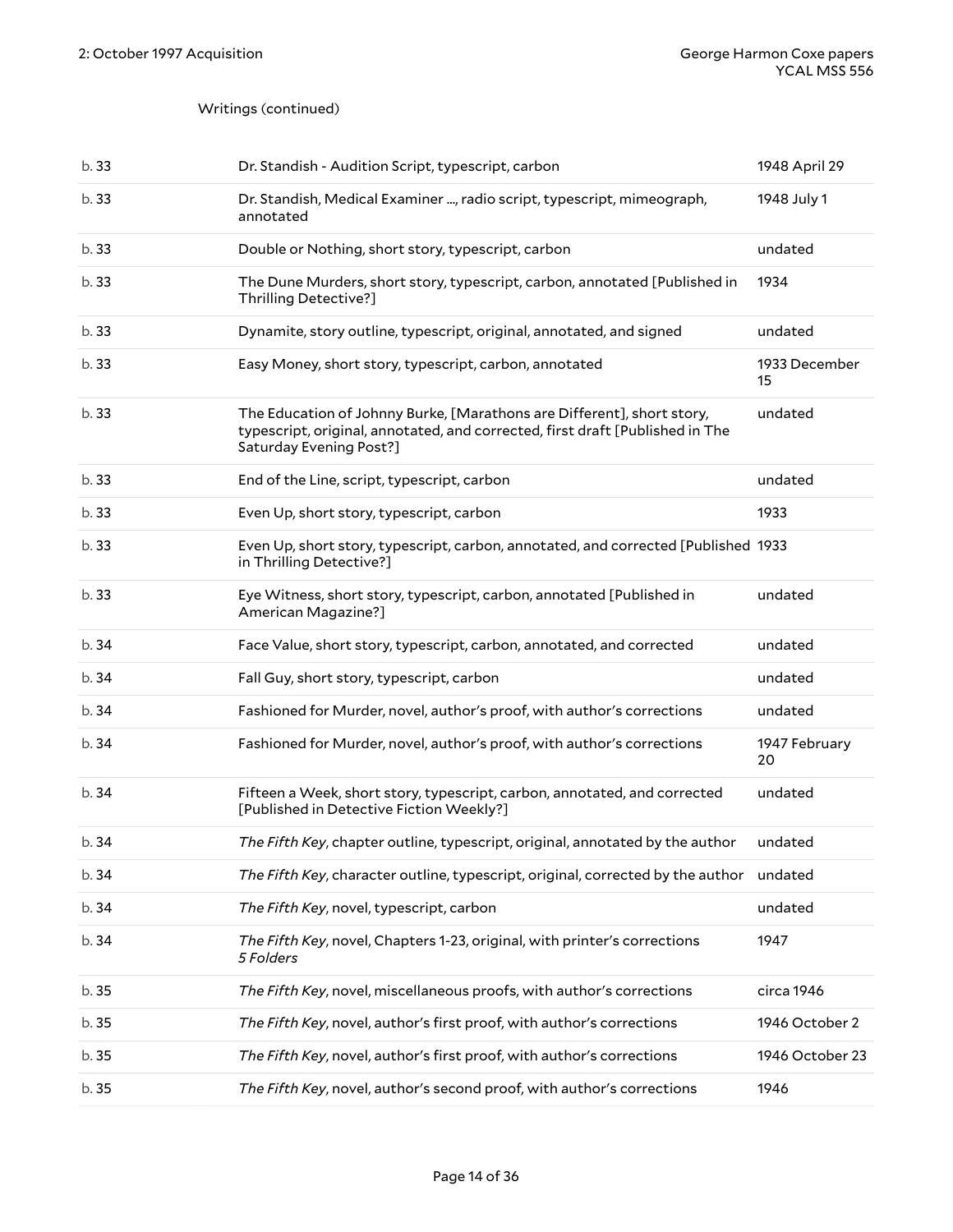| b.35  | Final Appeal, short story, typescript, carbon, annotated [Published in<br>Detective Fiction Weekly?]     | 1934         |
|-------|----------------------------------------------------------------------------------------------------------|--------------|
| b.35  | Fisherman's Luck, short story, typescript, carbon, annotated [Published in<br>Open Road?]                | 1933 May     |
| b.35  | The Flapper, poem, typescript, carbon                                                                    | undated      |
| b.35  | For Acquittal, short story, typescript, original, annotated                                              | 1934         |
| b.35  | For Services Rendered, short story, typescript, carbon, annotated [Published<br>in Argosy?]              | undated      |
| b.35  | A Forward, essay, typescript, carbon, annotated, and corrected by the author 1954 March 18               |              |
| b.35  | Fortress of Doom, short story, typescript, carbon, annotated                                             | 1936         |
| b.35  | [The Frightened Fiancee?], novel, Chapters 1-23, typescript, carbon, corrected undated<br>3 Folders      |              |
| b.35  | A Full Gold Stripe, short story, typescript, carbon [Published in The Saturday undated<br>Evening Post?] |              |
| b.35  | A Full Gold Stripe, short story, typescript, carbon [Published in the Saturday<br>Evening Post?]         | undated      |
| b.35  | Full Payment, short story, typescript, carbon, annotated, and corrected<br>[Published in Argosy?]        | 1933         |
| b.36  | Getting Phil a Girl, short story, typescript, original                                                   | undated      |
| b.36  | Getting Phil a Girl, short story, typescript, carbon                                                     | undated      |
| b.36  | Girl Wanted, short story, typescript, carbon, annotated [Published in<br>Colliers?]                      | undated      |
| b.36  | The Groom Lay Dead, chapter outline, typescript, original, annotated by the<br>author                    | undated      |
| b.36  | The Groom Lay Dead, novel, typescript, carbon, annotated                                                 | undated      |
| b.36  | Headwork, short story, typescript, carbon [Published in Magazine<br>Publishers?]                         | 1936         |
| b.36  | The Hollow Needle, chapter outline, typescript, original, annotated by the<br>author                     | undated      |
| b.36  | The Hollow Needle, character outline, typescript, original, corrected                                    | undated      |
| b.36  | Hot Assignment, short story, typescript, carbon, annotated [Published in<br>Clues?]                      | 1934 June 15 |
| b. 36 | Hot Hunches, short story, typescript, carbon, annotated, and corrected<br>[Published in Clues?]          | undated      |
| b.36  | Hot Delivery, short story, typescript, carbon, annotated [Published in Black<br>Mask?]                   | undated      |
|       |                                                                                                          |              |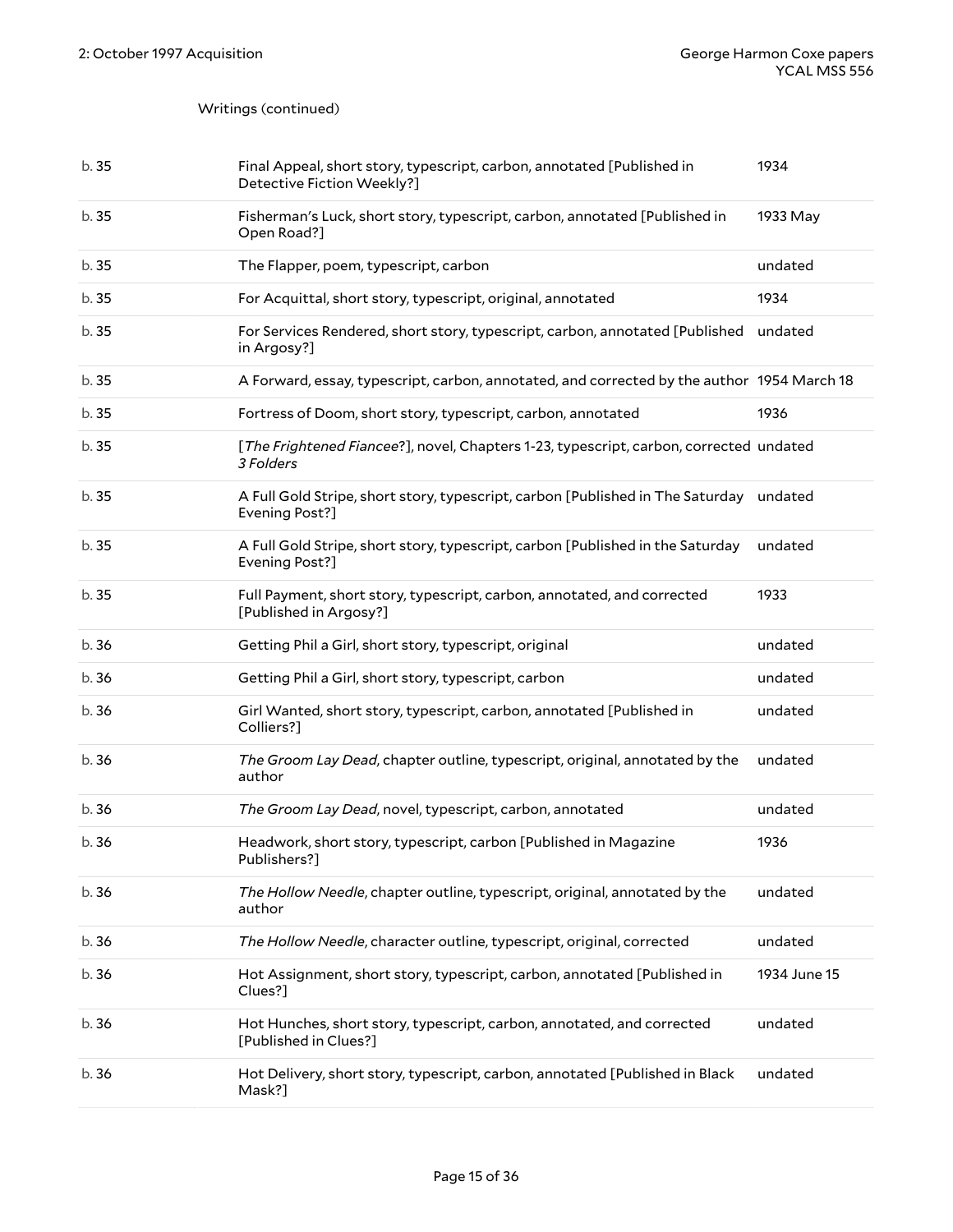| b. 36 | I Thought I'd Die, [Four Frightened Women], novel, Chapters 1-23, typescript, undated<br>carbon, with author's corrections<br>4 Folders |           |
|-------|-----------------------------------------------------------------------------------------------------------------------------------------|-----------|
| b.36  | I Thought I'd Die, novel, Chapters 1-12, typescript, carbon<br>2 Folders                                                                | undated   |
| b.37  | I Thought I'd Die, novel, Chapters 13-23, typescript, carbon<br>2 Folders                                                               | undated   |
| b. 37 | I Thought I'd Die, novel, p. 84a-198 only, typescript, carbon, corrected                                                                | undated   |
| b. 37 | The Ideal Girl, short story, typescript, carbon                                                                                         | undated   |
| b. 37 | The Impetuous Mistress, novel, typescript, original, and carbon, corrected                                                              | 1956-1957 |
| b. 37 | In a Frenzied Moment, short story, typescript, carbon                                                                                   | undated   |
| b. 37 | In Real Life, short story, typescript, carbon                                                                                           | undated   |
| b. 37 | [Inside Passage?], chapter outline, typescript, original, annotated by the<br>author                                                    | undated   |
| b. 37 | [Inside Passage?], plot outline, typescript, original, corrected                                                                        | undated   |
| b. 37 | Introduction to the Dry Little Sticks, essay, typescript, carbon, annotated by<br>the author                                            | undated   |
| b.37  | It Pays to be Neat, short story, typescript, carbon [Published in Ellery Queen's undated<br>Mystery Magazine?]                          |           |
| b. 37 | It's Teamwork That Counts, typescript, carbon, annotated                                                                                | 1934      |
| b.37  | Jack (Flashgun) Casey, essay, typescript, carbon, corrected by the author                                                               | undated   |
| b. 37 | The Jade Venus, chapter outline, typescript, original, annotated by the<br>author                                                       | undated   |
| b.37  | The Jade Venus, character outlines, typescript, original, annotated by the<br>author                                                    | undated   |
| b.37  | The Jade Venus, novel, typescript, carbon                                                                                               | undated   |
| b. 37 | Jailed, short story, typescript, carbon, annotated [Published in Thrilling<br>Detective?]                                               | 1934 May  |
| b. 37 | Johnny Get Your Gun, short story, typescript, carbon                                                                                    | undated   |
| b.37  | Key Witness, short story, typescript, carbon, annotated and corrected<br>[Published in Ellery Queen's Mystery Magazine?]                | 1958      |
| b.37  | Killer's Nemesis, short story, typescript, carbon, annotated [Published in<br>Dime Detective]                                           | undated   |
| b. 38 | Lady in Black, novel, typescript, carbon, annotated, revised draft                                                                      | undated   |
| b.38  | The Lady is Afraid, chapter outline, typescript, corrected by the author                                                                | undated   |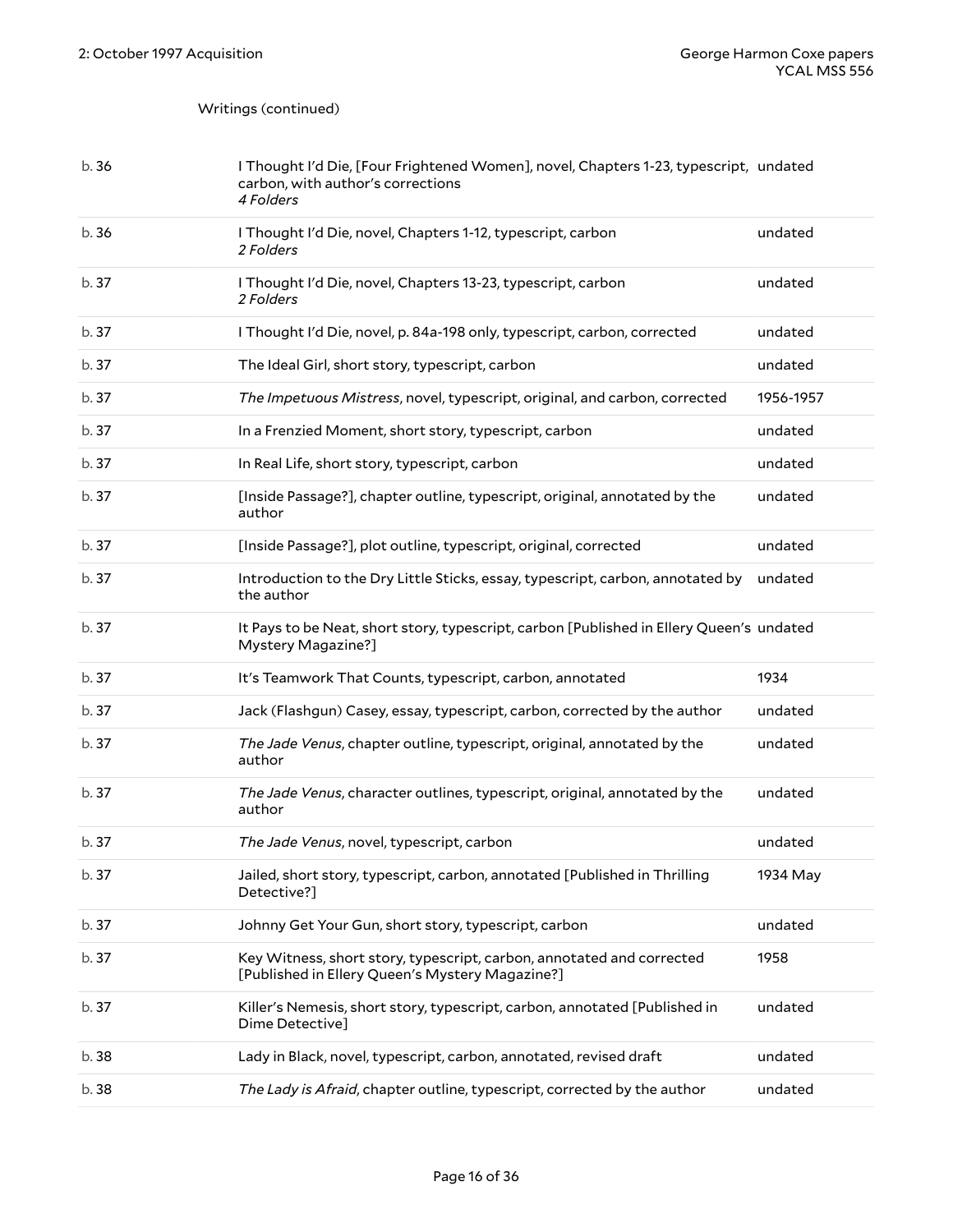| b. 38 | The Lady is Afraid, character synopsis, typescript, original, corrected by the<br>author                                        | undated     |
|-------|---------------------------------------------------------------------------------------------------------------------------------|-------------|
| b. 38 | The Lady is Afraid, outline, typescript, original, corrected by the author                                                      | undated     |
| b. 38 | The Lady is Right, short story, typescript, carbon, annotated                                                                   | undated     |
| b. 38 | Lady Killer, plot outline, typescript, annotated by the author.                                                                 | undated     |
| b. 38 | Lady Killer, short story, typescript, carbon [Published in American<br>Magazine?]                                               | undated     |
| b. 38 | The Last Week, short story, typescript, carbon                                                                                  | undated     |
| b. 38 | The Last Witness, short story, typescript, annotated and corrected<br>[Published in Detective Fiction Weekly?]                  | undated     |
| b. 38 | The Letter of Death, short story, typescript, carbon, annotated                                                                 | undated     |
| b. 38 | Letters are Dangerous, short story, typescript, carbon                                                                          | undated     |
| b. 38 | Mad Masquerade, short story, typescript, carbon, annotated [Published in<br>Clues?]                                             | undated     |
| b. 38 | Marathons are Different, short story, typescript, carbon [Published in the<br>Saturday Evening Post?]                           | undated     |
| b. 38 | Marathons are Different, short story, typescript, carbon, annotated, revised<br>draft [Published in The Saturday Evening Post?] | undated     |
| b. 38 | Margin Murder, short story, typescript, carbon, annotated, and corrected<br>[Published in Detective Story?]                     | undated     |
| b. 38 | Material Witness, short story, typescript, carbon, annotated [Published in<br>Detective Fiction Weekly?]                        | undated     |
| b.38  | Midnight Madness, outline, typescript, carbon                                                                                   | undated     |
| b.38  | Mixed Drinks, short story, typescript, carbon, annotated [Published in Black<br>Mask?]                                          | undated     |
| b. 38 | Moment of Violence, poem, typescript, original                                                                                  | 1961        |
| b. 38 | Moment of Violence, poem, typescript, carbon, annotated [Incomplete draft] undated                                              |             |
| b. 38 | Murder by Schedule, short story, typescript, carbon, annotated [Published in 1934 July<br>Clues?]                               |             |
| b. 38 | Murder by Midnight, short story, typescript, carbon                                                                             | undated     |
| b. 38 | Murder in Havana, short story, typescript, carbon, corrected                                                                    | undated     |
| b. 38 | Murder in Vain, short story, typescript, carbon, annotated [Published in All<br>Detective?]                                     | 1934 August |
| b. 38 | Murder Mix-up, short story, typescript, carbon                                                                                  | undated     |
| b.38  | Murder Street, short story, typescript, carbon, annotated [Published in Dime undated<br>Detective]                              |             |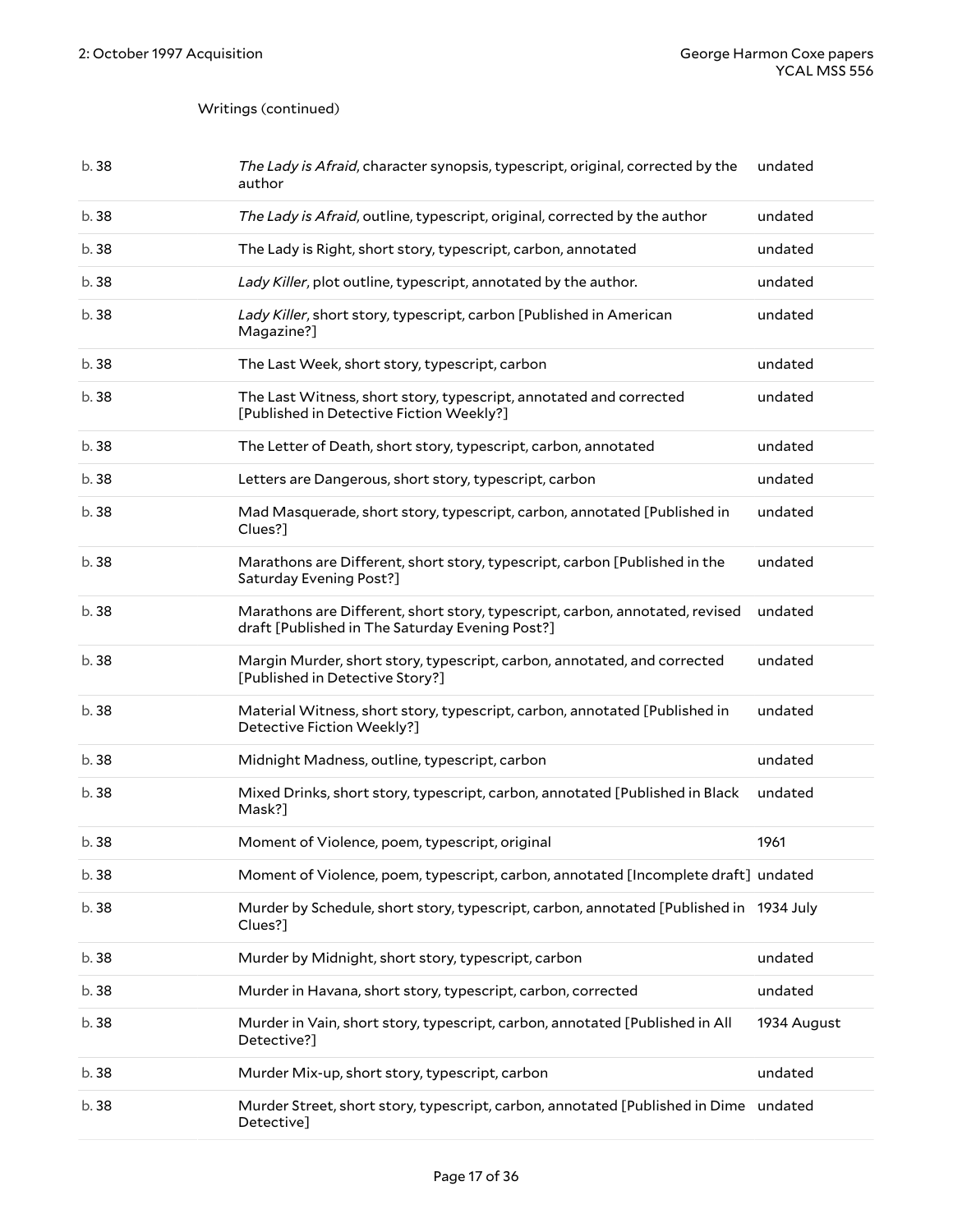| b.38  | Murder Touch, short story, typescript, carbon, annotated [Published in<br>Detective Fiction Weekly?]                                                                 | 1935 October |
|-------|----------------------------------------------------------------------------------------------------------------------------------------------------------------------|--------------|
| b.39  | Murder With Pictures, novel, Chapters 1-23, typescript, original, and carbon,<br>with printer's corrections<br>4 Folders                                             | undated      |
| b. 39 | Musical Ability at College, essay, typescript, carbon                                                                                                                | undated      |
| b.39  | My Thoughts, poem, typescript, original [2 copies]                                                                                                                   | undated      |
| b. 39 | New Electrical Circuit for High Speed Photography, essay, typescript, carbon undated                                                                                 |              |
| b. 39 | No Hard Feelings, short story, typescript, carbon [Published in Colliers?]<br>2 Folders                                                                              | undated      |
| b. 39 | No Loose Ends, short story, typescript, carbon                                                                                                                       | 1948         |
| b. 39 | No Loose Ends, short story, typescript, carbon, annotated [Published in<br>Liberty?]                                                                                 | 1948 July    |
| b.39  | No Quarter, short story, typescript, carbon, annotated [Published in Dime<br>Magazine?]                                                                              | 1933 May     |
| b. 39 | No Time to Kill, novel, Chapters 1-3, typescript, original, corrected, original<br>draft. With: typescript letter signed to GHC from Carl Brandt                     | 1940 May 6   |
| b. 39 | No Time to Kill, novel, Chapters 4-8, typescript, original, corrected, original<br>draft. With: typescript letter signed to GHC from Carl Brandt                     | 1940 May 13  |
| b. 39 | No Time to Kill, novel, Chapters 9-14, typescript, original, corrected, original<br>draft. With: typescript letter signed to GHC from Carl Brandt                    | 1940 May 20  |
| b. 39 | No Time to Kill, novel, Chapters 15-22, typescript, original, corrected, original 1940<br>draft. With: typescript letter signed to GHC from Carl Brandt, 1940 May 27 |              |
| b. 39 | No Work No Pay, short story, typescript, carbon, annotated [Published in Top undated<br>Notch?]                                                                      |              |
| b. 39 | Notes on "The Ghost", a television show for ABC, essay, typescript, carbon,<br>annotated by the author                                                               | 1969         |
| b. 39 | On the Nostalgic Side, essay, typescript, original, annotated, and corrected<br>by the author                                                                        | undated      |
| b. 39 | One for the Box, short story, typescript, carbon, annotated [Published in<br>Thrilling Detective?]                                                                   | 1934         |
| b. 39 | Overnight Guest, short story, typescript, carbon, annotated [Published in<br>This Week?]                                                                             | undated      |
| b. 39 | The Painted Nail, short story, typescript, carbon, annotated and corrected<br>[Published in Liberty?]                                                                | 1945 May 5   |
| b. 39 | Partners in Crime, short story, typescript, carbon, annotated [Published in<br>Colliers?]                                                                            | undated      |
| b. 39 | Party Murder, short story, typescript, carbon, annotated [Published in                                                                                               | 1934         |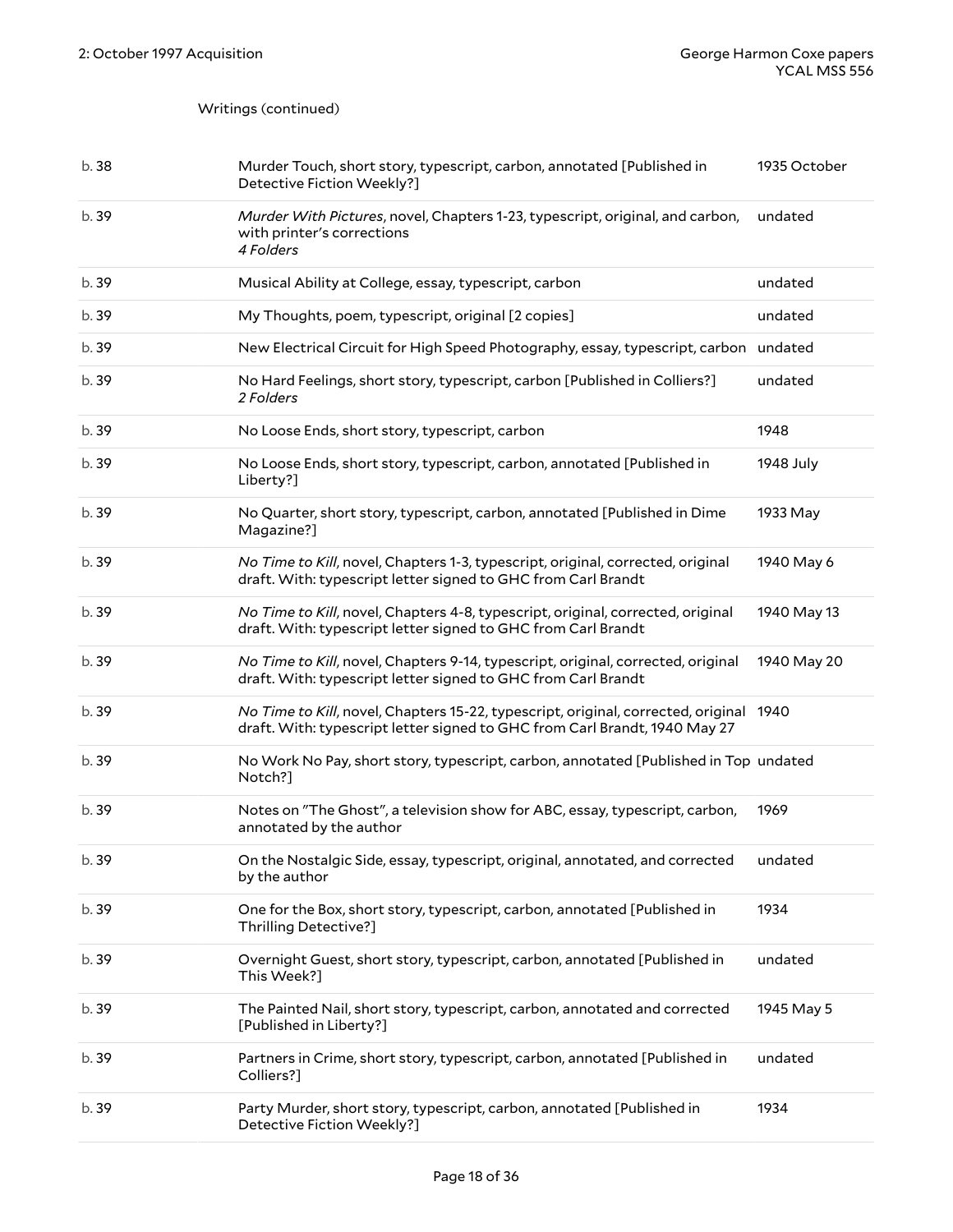| b.39  | Percentage Plus, short story, typescript, carbon, annotated [Published in Blue 1934<br>Book?]                 |                       |
|-------|---------------------------------------------------------------------------------------------------------------|-----------------------|
| b.39  | The Perfect Frame, short story, typescript, carbon, annotated [Published in<br>Thrilling Detective?]          | undated               |
| b. 40 | Peril Afloat, short story, typescript, carbon, annotated [Published in Thrilling 1936 November<br>Detective?] |                       |
| b. 40 | Pinch Hitters, short story, typescript, carbon [Published in Black Mask?]                                     | undated               |
| b. 40 | A Pitcher of Cider, short story, typescript, carbon                                                           | undated               |
| b. 40 | Planned Luck, short story, typescript, carbon, annotated, and corrected                                       | undated               |
| b. 40 | Portrait of Murder, short story, typescript, carbon                                                           | undated               |
| b. 40 | A Present from Casey, short story, typescript, carbon, annotated [Published<br>in Black Mask?]                | [no year] April<br>15 |
| b. 40 | The Price of Malice, short story, typescript, carbon                                                          | undated               |
| b. 40 | The Proper Incentive, short story, typescript, carbon, annotated                                              | undated               |
| b. 40 | Protection Promised, short story, typescript, carbon, annotated                                               | undated               |
| b. 40 | Psychology Stuff, short story, typescript, carbon, annotated [Published in<br>Thrilling Detective?]           | 1934 February         |
| b. 40 | Push-Over, short story, typescript, carbon [Published in Black Mask?]                                         | undated               |
| b. 40 | The Quiz Murders, outline, typescript, carbon                                                                 | undated               |
| b. 40 | Reason Enough, short story, typescript, carbon                                                                | undated               |
| b. 40 | The Rejection Boogey, essay, typescript, carbon                                                               | undated               |
| b. 40 | Reprisal, short story, typescript, carbon, annotated                                                          | 1934 July             |
| b. 40 | A Routine Check, short story, typescript carbon [Published in Ellery Queen?]                                  | 1958                  |
| b. 40 | Routine Work, short story, typescript, carbon                                                                 | undated               |
| b.40  | Schooled in Crime, short story, typescript, carbon, annotated                                                 | 1934                  |
| b. 40 | Secret Payment, short story, typescript, carbon, corrected                                                    | undated               |
| b. 40 | The Shuttered Room, short story, typescript, carbon [Published in American<br>Magazine?]                      | undated               |
| b. 40 | A Simple Market File, essay, typescript, carbon                                                               | undated               |
| b. 40 | Sleigh Ride, short story, typescript, carbon, annotated [Published in Dime<br>Detective?]                     | undated               |
| b. 40 | The Slip, short story, typescript, carbon, annotated [Published in Phantom<br>Detective?]                     | 1934 March            |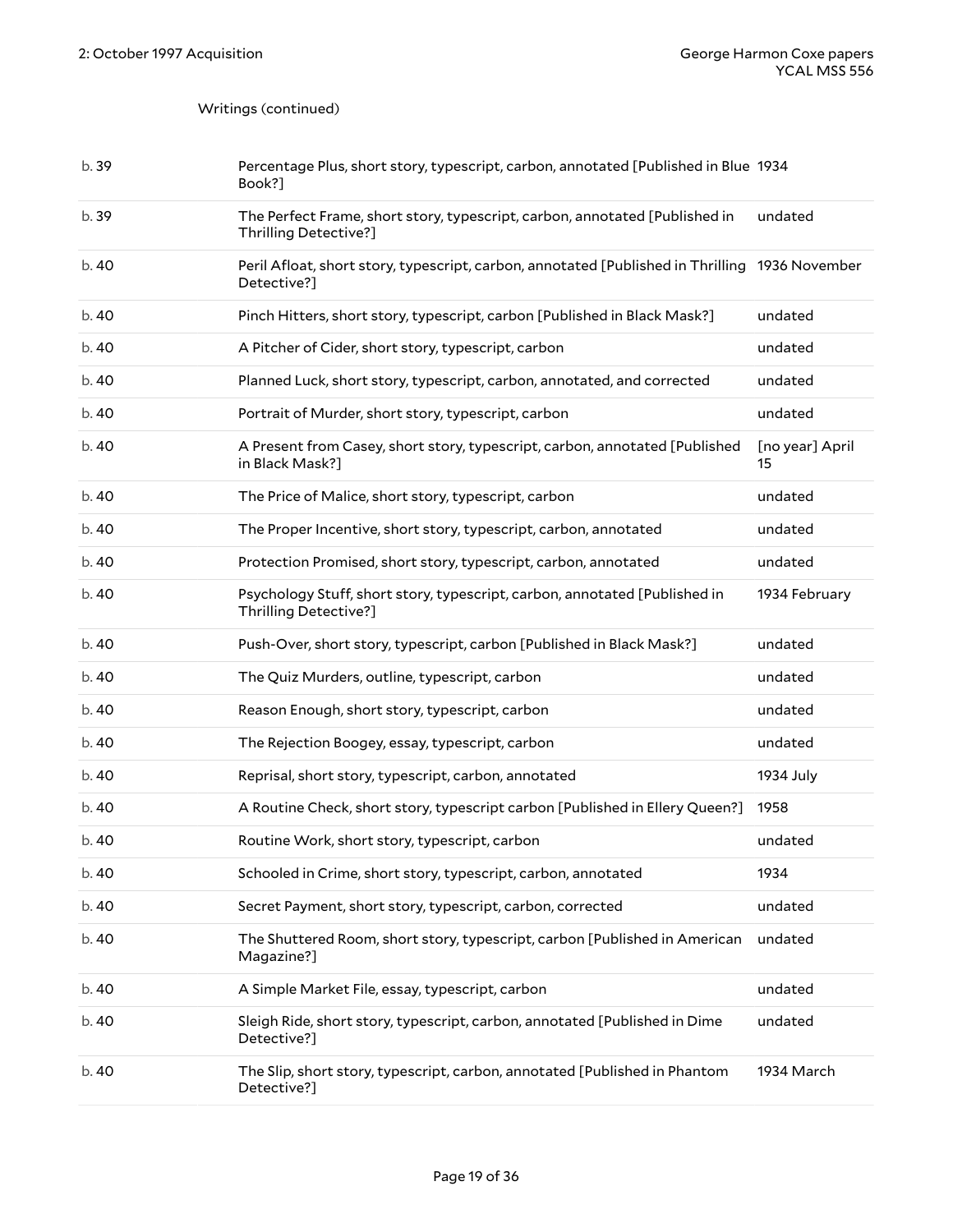| b.40  | So Right for Laura, short story, typescript, carbon, annotated [Published in<br>Colliers?]                            | undated       |
|-------|-----------------------------------------------------------------------------------------------------------------------|---------------|
| b. 40 | Soft Assignment, short story, typescript, carbon, annotated [Published in<br>Detective Fiction Weekly?]               | 1934 November |
| b.40  | A Solo for Sleepy, short story, typescript, carbon, annotated [Published in<br>Clues?]                                | 1934 May      |
| b.40  | Someday I'll Tell Him, short story, typescript, carbon                                                                | undated       |
| b.40  | Someday I'll Tell Him, short story, typescript, carbon [Published in This<br>Week?]                                   | undated       |
| b. 40 | Some Have Illusions, short story, typescript, carbon, annotated, and<br>corrected [Published in Ainslee's?]           | 1935 January  |
| b.40  | Speak No Evil, short story, typescript, carbon                                                                        | undated       |
| b.41  | Special Assignment, short story, typescript, carbon, annotated [Published in<br>Black Mask?]                          | undated       |
| b.41  | Special Delivery, short story, typescript, carbon, annotated [Published in Top undated<br>Notch?]                     |               |
| b.41  | Special Messenger, short story, typescript, carbon, annotated                                                         | undated       |
| b.41  | Starting That Mystery Book, essay, typescript, carbon [Published in the<br>Winter?]                                   | undated       |
|       |                                                                                                                       |               |
| b.41  | Stop Sign, short story, typescript, carbon, annotated [Published in Top<br>Notch?]                                    | undated       |
| b.41  | Stuffed Shirts, short story, typescript, carbon, annotated                                                            | 1934          |
| b. 41 | Testimonial, short story, typescript, carbon, annotated [Published in<br>Argosy?]                                     | undated       |
| b.41  | Thanks for Everything, short story, typescript, carbon, annotated [Published<br>in Liberty?]                          | undated       |
| b.41  | Touch System, short story, typescript, carbon, annotated                                                              | undated       |
| b.41  | Train Dispatching by Remote Control, essay, typescript, carbon, annotated<br>[Published in Popular Mechanics?]        | undated       |
| b.41  | Triple Exposure, short story, typescript, carbon, annotated [Published in<br>American Magazine?]                      | 1951 November |
| b.41  | Trouble at Basatique, [Isle of New Fortunes], short story, typescript, carbon,<br>annotated [Published in Blue Book?] | 1935          |
| b.41  | Trouble for Two, short story, typescript, carbon                                                                      | undated       |
| b. 41 | Turn About, short story, typescript, carbon, annotated                                                                | undated       |
| b. 41 | The Twelfth Woman, short story, typescript, carbon, annotated                                                         | 1934          |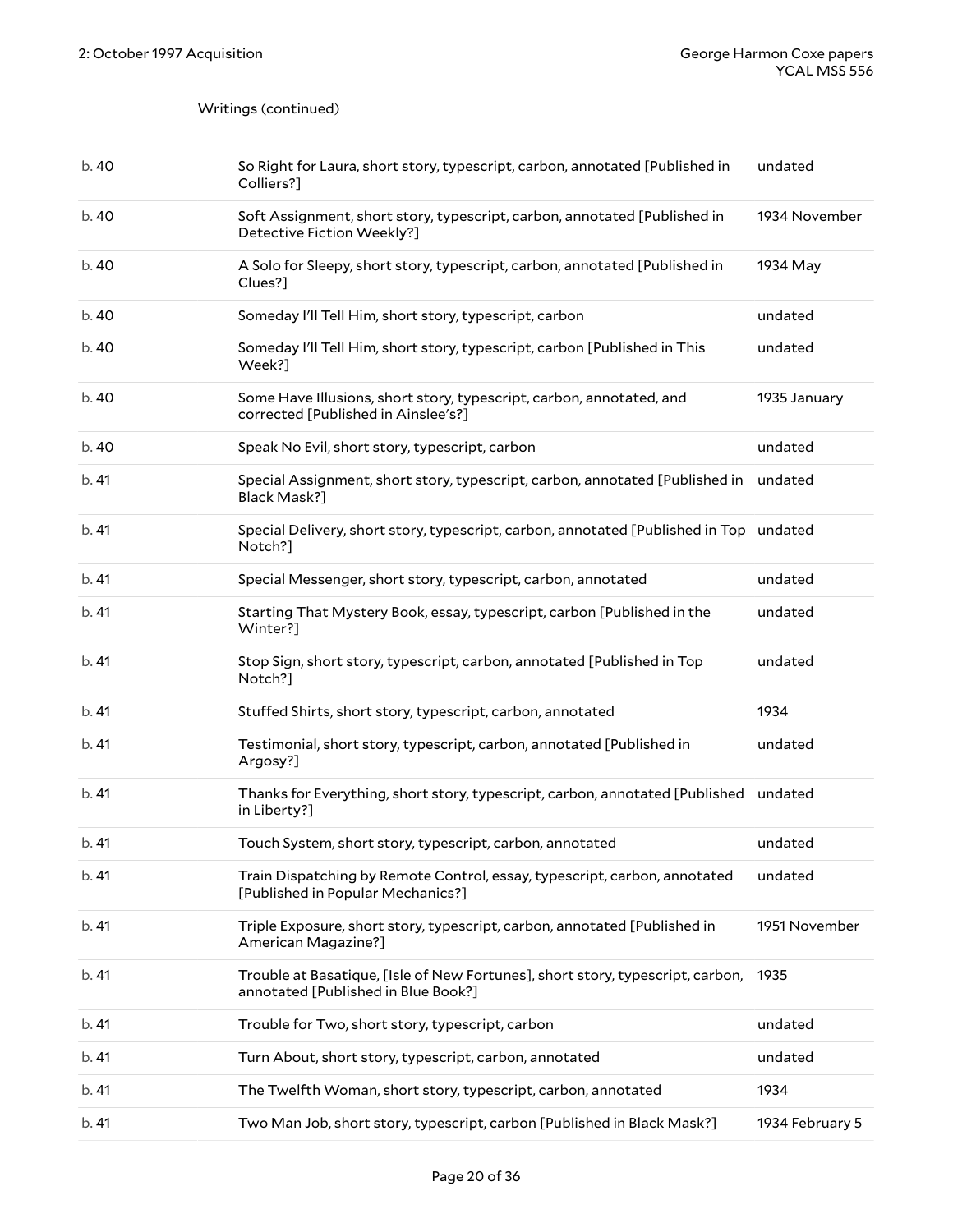| b.41  | Ungallant Evidence, short story, typescript, carbon, annotated                                                               | 1935             |
|-------|------------------------------------------------------------------------------------------------------------------------------|------------------|
| b.41  | Venturous Lady, short story, typescript, carbon                                                                              | undated          |
| b.41  | The Weakest Link, short story, typescript, carbon, annotated, and corrected                                                  | undated          |
| b.41  | Weapon of Fear, short story, typescript [Published in American Magazine?]                                                    | undated          |
| b.41  | The Web of Death, short story, typescript, carbon, annotated                                                                 | 1934 January 27  |
| b.41  | Weekend Pass, short story, typescript, carbon, annotated [Published in<br>Colliers?]                                         | undated          |
| b.41  | The Widow Had a Gun, short story, typescript, carbon, annotated [Published undated<br>in American Magazine?]                 |                  |
| b.41  | You Gotta Be Tough, short story, typescript, carbon                                                                          | undated          |
| b.42  | Notes concerning short stories autograph manuscript and typescript<br>2 Folders                                              | 1931-1936        |
| b.42  | Miscellaneous notes, hologoraph. With: 4 clippings                                                                           | undated, 1937    |
| b.42  | Anniversary Present, short story, typescript, original, corrected                                                            | 1948             |
| b.42  | Deadly Images, novel, typescript, original, corrected, with notes for the<br>printer<br>4 Folders                            | 1964             |
| b.42  | Death at the Isthmus, notes, typescript, original, with annotations. With: a<br>letter to Carl [Brandt?] from Robert Meskill | 1953 October 12  |
| b.42  | The Doctor Makes it Murder, short story, typescript, carbon, corrected                                                       | undated          |
| b.43  | The Lady is Right, short story, typescript, carbon                                                                           | undated          |
| b. 43 | The Lady is Right, short story, typescript, carbon, revised draft                                                            | undated          |
| b.43  | Letter to a Widow, notes, autograph manuscript, and typescript original,<br>with annotations                                 | undated          |
| b.43  | Manuscripts and their Travels, autograph manuscript, bound                                                                   | circa 1931       |
| b.43  | Mystery Telephone Show, story outline, typescript, original, corrected, and<br>original, carbon                              | 1948 May 10      |
| b.43  | [No Way to Kill], notes, typescript, original, corrected<br>4 Folders                                                        | undated          |
| b.43  | No Way to Kill, novel, typescript, carbon. 4 folders<br>4 Folders                                                            | undated          |
| b. 43 | Notes on "Crime Lab" and Lt. Steve Masters, essay, typescript, carbon                                                        | 1951 February 14 |
| b.43  | Some Additional Thoughts on Dr. Standish, essay, typescript, carbon,<br>corrected, signed                                    | 1951 June 18     |
| b.43  | A Suggestion for CBS, essay, typescript, original                                                                            | undated          |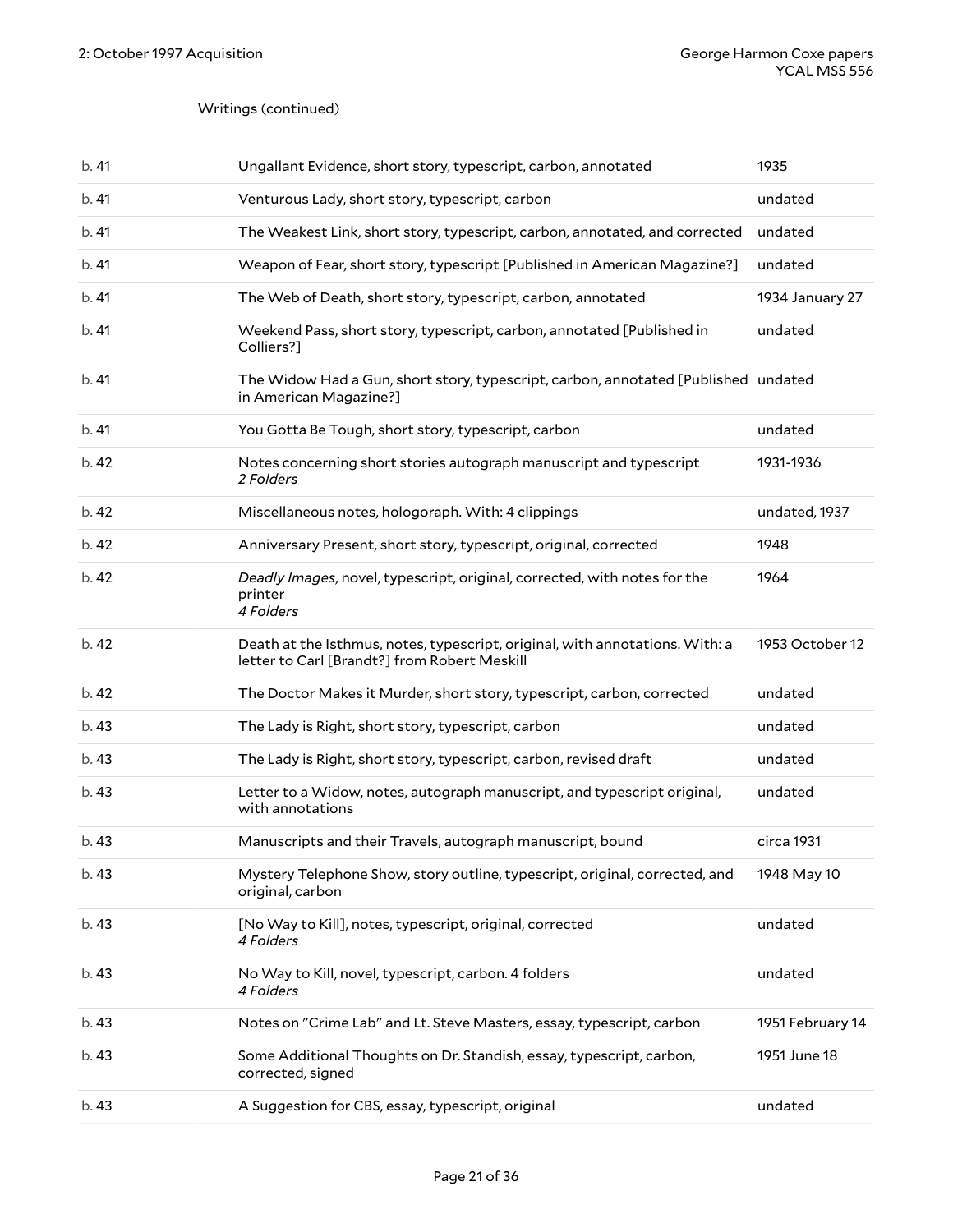| b.43  | A Suggestion for NBC, essay, typescript, carbon [2 copies]                                                  | 1949 May 19     |
|-------|-------------------------------------------------------------------------------------------------------------|-----------------|
| b.43  | A Suggestion for a New Radio Show, essay, typescript, carbon, and<br>typescript, carbon, correct [2 copies] | 1949 February 8 |
| b.43  | The Unfair Question, essay, typescript, carbon, corrected                                                   | undated         |
| b. 44 | An Easy Way to Go<br>3 Folders                                                                              | undated         |
| b.44  | The Candid Imposter<br>5 Folders                                                                            | undated         |
| b.44  | Double Identity<br>6 Folders                                                                                | undated         |
| b. 45 | Fenner<br>4 Folders                                                                                         | undated         |
| b. 45 | Cosmopolitan magazine, Man in the Middle                                                                    | 1963, undated   |
|       | Character sketches, plot outlines [?]                                                                       |                 |
| b. 45 | One Hour to Kill<br>3 Folders                                                                               | undated         |
| b. 45 | The Reluctant Heiress<br>3 Folders                                                                          | undated         |
| b.46  | The Ring of Truth<br>3 Folders                                                                              | 1965            |
| b. 46 | Woman with a Gun<br>3 Folders                                                                               | undated         |
| b.46  | The Big Gamble                                                                                              | 1958            |
| b.46  | Deadly Image                                                                                                | undated         |
| b.46  | Double Identity                                                                                             | undated         |
| b. 46 | <b>Error of Judgement</b>                                                                                   | undated         |
| b.46  | Eye Witness                                                                                                 | 1951            |
| b.46  | The Frightened Fiancee                                                                                      | undated         |
| b. 46 | The Impetuous Mistress                                                                                      | undated         |
| b.46  | <b>Moment of Violence</b>                                                                                   | undated         |
| b.46  | One Hour to Kill                                                                                            | 1963            |
| b. 46 | One Minute Past Eight                                                                                       | undated         |
| b. 46 | One Way Out                                                                                                 | undated         |
| b. 46 | The Shuttered Room                                                                                          | undated         |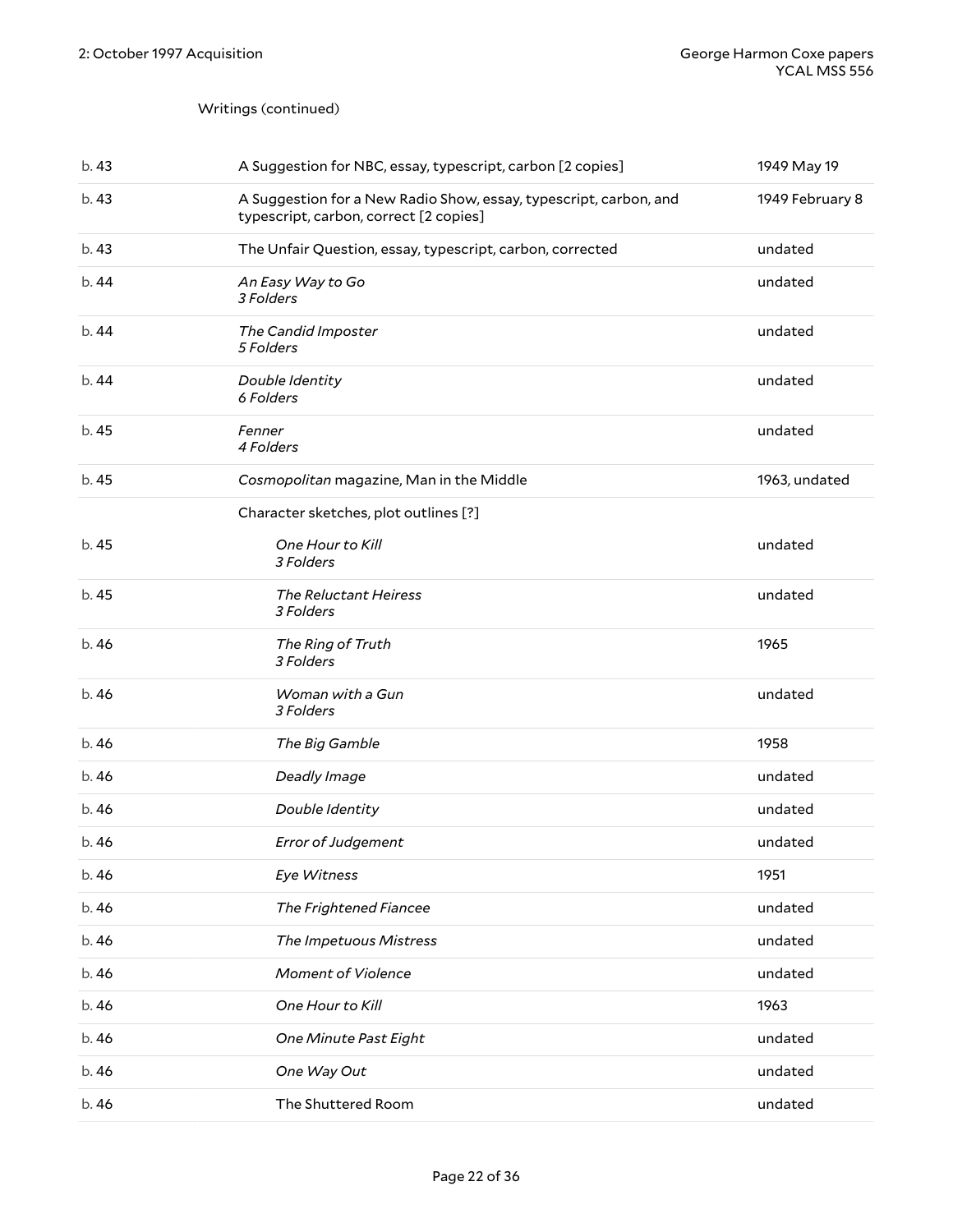#### Writings > Character sketches, plot outlines [?] (continued)

| b.46  | Slack Tide                                                                                                      | undated       |
|-------|-----------------------------------------------------------------------------------------------------------------|---------------|
| b.46  | The Widow Had a Gun                                                                                             | undated       |
| b.46  | Man on a Rope                                                                                                   | undated       |
| b.46  | <b>Murder on their Minds</b>                                                                                    | undated       |
| b. 47 | [Coxe, George Harmon?] Untitled essay, typescript, original, corrected                                          | undated       |
| b.47  | Fragments, typescript, carbon                                                                                   | undated       |
| b.47  | Notes, miscellaneous, autograph manuscript                                                                      | undated       |
| b.47  | Notes, miscellaneous, autograph manuscript and typescript                                                       | 1931, undated |
| b.47  | Untitled essay, typescript, original                                                                            | undated       |
| b.47  | Untitled novel, character outlines and notes, autograph manuscript, and<br>typescript                           | undated       |
| b.47  | Untitled novel, character outline and notes, autograph manuscript                                               | undated       |
| b. 47 | Untitled novel, plot outline, autograph manuscript                                                              | undated       |
| b.47  | Untitled novel, plot outline, autograph manuscript                                                              | undated       |
| b.47  | Untitled novel, chapter outlines, typescript, original, annotated by the author undated                         |               |
| b.47  | Untitled novel, character synopsis, typescript, original, annotated by the<br>author                            | undated       |
| b. 47 | Untitled novel, outline, typescript, original, annotated by the author                                          | undated       |
| b. 47 | Untitled novel, outline, typescript, original, annotated by the author                                          | undated       |
| b. 47 | Untitled novel, character synopsis, typescript, original, annotated by the<br>author                            | undated       |
| b.47  | Untitled novel, chapter outline, typescript, original, annotated by the author                                  | undated       |
| b.47  | Untitled novel, character outline, typescript, original, annotated by the<br>autnor                             | undated       |
| b.47  | Untitled novel, plot outline, typescript, original, annotated by the author,<br>with autograph manuscript notes | undated       |
| b.47  | Untitled novel, character outline, typescript, original, annotated by the<br>author                             | undated       |
| b. 47 | Untitled novel, chapter outline, typescript, original, annotated by the author                                  | undated       |
| b. 47 | Untitled novel, character outlines, typescript, original, annotated by the<br>author                            | undated       |
| b. 47 | Untitled novel, chapter outline, typescript, original, corrected                                                | undated       |
| b. 47 | Untitled novel, chapter outline, typescript, original, annotated by the author                                  | undated       |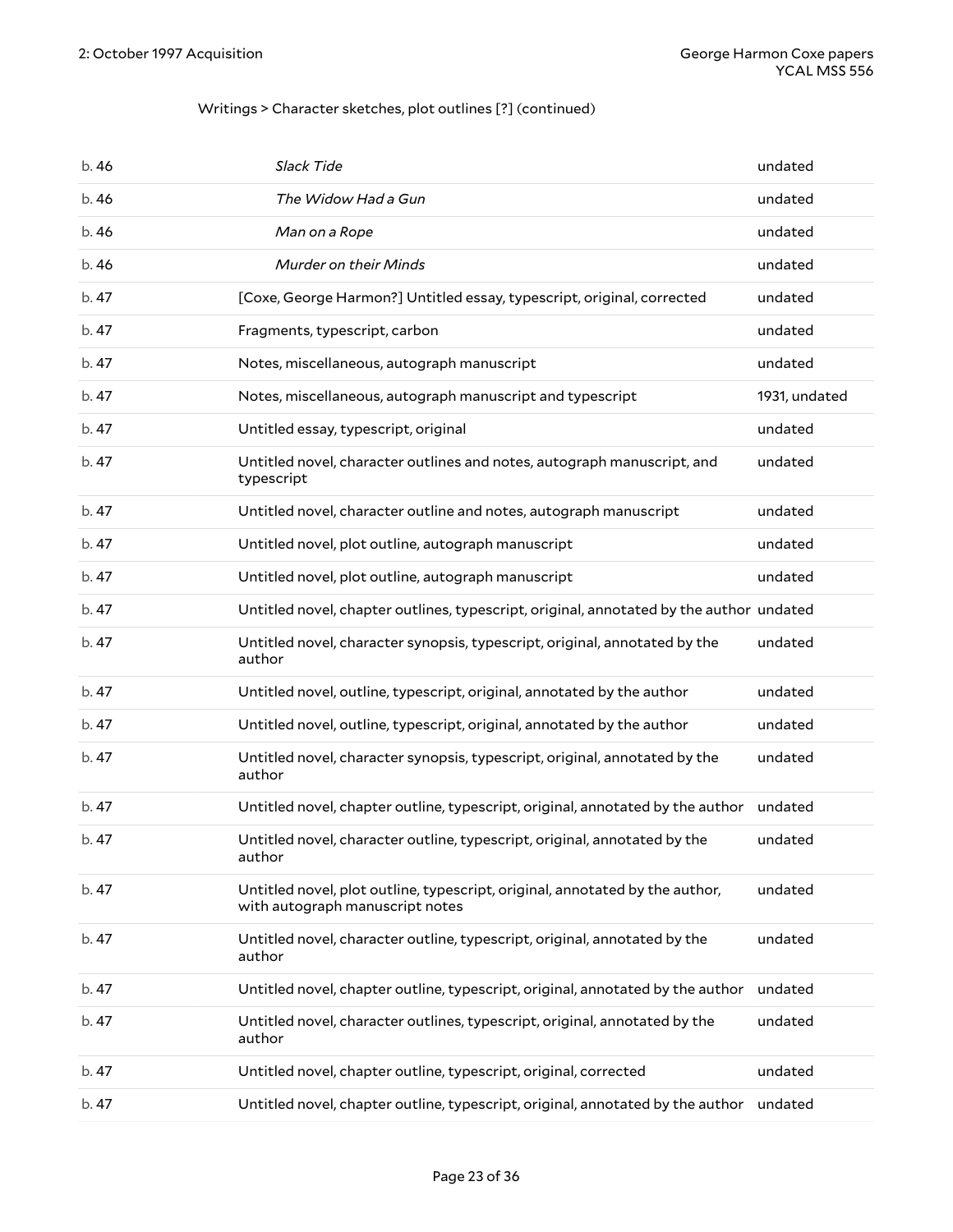<span id="page-23-0"></span>

| b. 47 | Untitled novel, character outline, typescript, original, annotated by the<br>author                                                                                                                  | undated              |
|-------|------------------------------------------------------------------------------------------------------------------------------------------------------------------------------------------------------|----------------------|
| b. 47 | Untitled novel, chapter outline, typescript, original, annotated by the author                                                                                                                       | undated              |
| b.47  | Untitled novel, Chapters 1-21, typescript, carbon, corrected [p. 1-3 missing]<br>3 Folders                                                                                                           | undated              |
| b. 47 | Untitled novelette, plot outline, autograph manuscript                                                                                                                                               | undated              |
| b. 47 | Untitled novelette, character outline, typescript, original, annotated by the<br>author                                                                                                              | undated              |
| b. 47 | Untitled novelette, plot outline, typescript, carbon, annotated by the author                                                                                                                        | undated              |
| b. 47 | Untitled serial, chapter outline, typescript, original, annotated by the author                                                                                                                      | undated              |
| b. 47 | Untitled serial, character outline, typescript, original, annotated by the<br>author                                                                                                                 | undated              |
| b. 47 | Untitled serial, character outline, typescript, original, annotated by the<br>author                                                                                                                 | undated              |
| b. 47 | Untitled serial, plot outline, typescript, original, annotated by the author                                                                                                                         | undated              |
| b. 47 | Untitled serial, character outline, typescript, original, corrected                                                                                                                                  | undated              |
| b.47  | Untitled serial, plot outline, typescript, original, with corrections by the<br>author. With: typescript letter signed to GHC from Carl Brandt                                                       | 1941 December 4      |
|       |                                                                                                                                                                                                      |                      |
| b. 47 | Untitled serial, plot outline, typescript, carbon                                                                                                                                                    | undated              |
|       | Writings of Others                                                                                                                                                                                   | 1943-1967            |
| b. 48 | Barkham, John. "Among Books and Authors," article published in the<br>Saturday Review, typescript, electrostat copy                                                                                  | 1965 August 21       |
| b. 48 | Cole, Alonzo Dean. "The Adventures of Jack Casy, Press Photographer: #93  1945 May 8<br>Free Confession," radio script, of a short story by George Harmon Coxe,<br>typescript, mimeograph, annotated |                      |
| b. 48 | Cole, Alonzo Dean. Blind Justice, script, typescript, mimeograph, corrected<br>2 Folders                                                                                                             | 1948                 |
| b. 48 | Cole, Alonzo Dean. "Crime Photographer #153  'Twas the Day After<br>Christmas or Buried Evidence," radio script of a short story by George<br>Harmon Coxe, typescript, mimeograph, annotated         | 1946 December<br>26  |
| b. 48 | Cole, Alonzo Dean. "Murder for Breakfast," radio script of a short story by<br>George Harmon Coxe, typescript, mimeograph                                                                            | 1943 September<br>30 |
| b. 48 | [Frazer, Jan?] "Coxe - Woman with a Gun," script, typescript, electrostat<br>copy, corrected, annotated                                                                                              | undated              |
| b. 48 | Hackaday, Hal C. "It's a Mystery to Me," radio script, typescript,<br>mimeograph, corrected                                                                                                          | 1950 November<br>5   |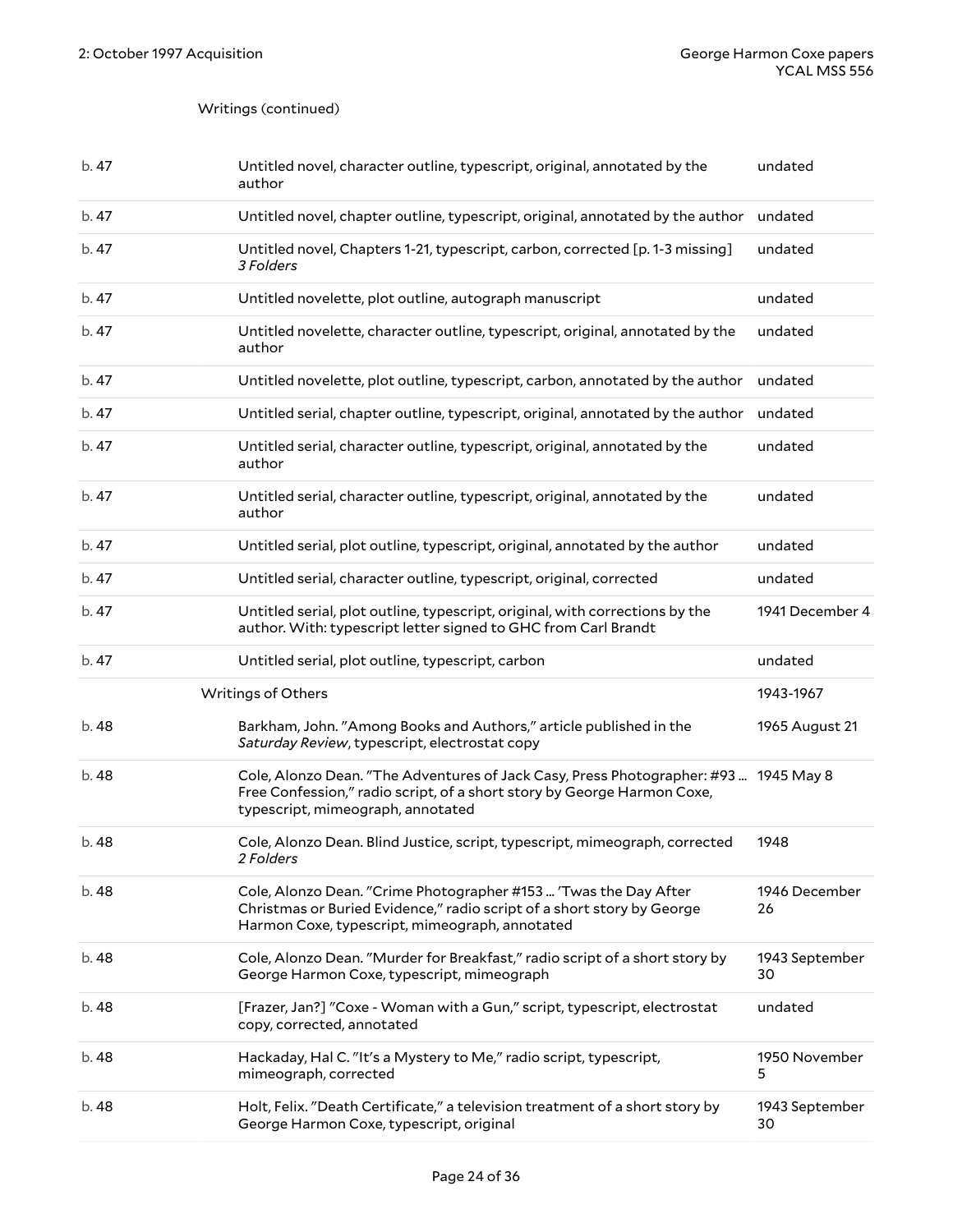#### Writings of Others (continued)

<span id="page-24-0"></span>

| b. 48 | Holt, Felix. "Dr. Paul Standisll - Medical Examiner," television adaptation<br>script, typescript, carbon. With: typescript letter signed to GHC from Peggy<br>Smith, 1950 May 29   | 1950                  |
|-------|-------------------------------------------------------------------------------------------------------------------------------------------------------------------------------------|-----------------------|
| b. 48 | Holt, Felix. "Dr. Paul Standisll - Medical Examiner," television adaptation<br>script, typescript, carbon. With: typescript letter signed to GHC from Francis<br>Head, 1950 July 21 | 1950                  |
| b. 48 | Hord, Frank T. Excerpt from a lecture, typescript, original                                                                                                                         | undated               |
| b. 48 | Houts, Marshall. Where Death Delights, unrevised, uncorrected proofs                                                                                                                | 1967                  |
| b. 48 | James, Raymond [Alias the Dead?], play, typescript, original, corrected. With: undated<br>stage sketches<br>4 Folders                                                               |                       |
| b. 48 | Knight, Alma. "Double Trouble for a Crime," a television treatment of a short undated<br>story by George Harmon Coxe, typescript, carbon                                            |                       |
| b. 48 | Ruscoll, Joseph. "Double Negative," television treatment of a short story by<br>George Harmon Coxe, typescript, mimeograph, annotated by GHC                                        | undated               |
| b. 48 | Schweitzer, Gertrude. "Hit and Run," script, typescript, mimeograph, revised<br>draft                                                                                               | 1956 October 17       |
| b. 48 | Unidentified author [George Harmon Coxe], speech, typescript, original,<br>corrected                                                                                                | undated               |
| b. 48 | Unidentified author. "The Eagle's Brood," Columbia Broadcasting Company,<br>script, typescript, mimeograph                                                                          | 1947 March 5          |
| b. 48 | Unidentified author. "Hyde Hall Brochure," typescript, electrostat copy                                                                                                             | undated               |
| b. 48 | Unidentified author. Air Features, Inc. Presents "Crime Photographer",<br>report, mimeograph                                                                                        | 1954                  |
| b. 48 | Unidentified author. Warren Hull Show, script, typescript, mimeograph,<br>annotated                                                                                                 | 1950                  |
|       | Correspondence                                                                                                                                                                      | 1897-1980             |
| b. 49 | Unidentified                                                                                                                                                                        | 1941-1980,<br>undated |
| b. 49 | Unidentified                                                                                                                                                                        | 1971-1977             |
| b. 49 | $A - B$                                                                                                                                                                             | 1963-1981             |
| b. 49 | A                                                                                                                                                                                   | 1922-1980,<br>undated |
| b. 49 | Ba-Be                                                                                                                                                                               | 1942-75,<br>undated   |
| b. 49 | BI-Bz                                                                                                                                                                               | 1941-79               |
| b. 49 | $\mathsf{C}$                                                                                                                                                                        | 1921-1977             |
| b. 49 | $\mathsf C$                                                                                                                                                                         | 1940-1980             |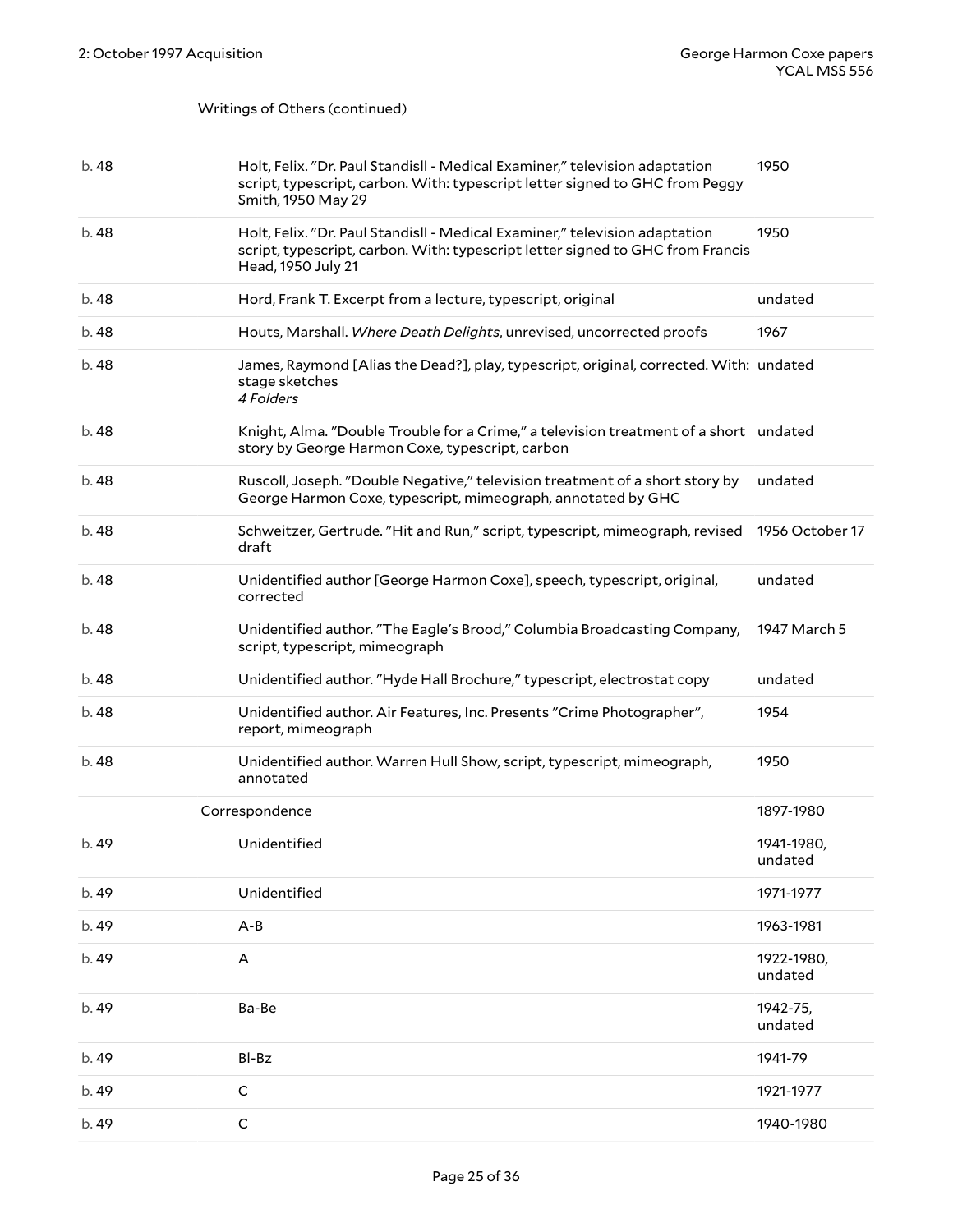| b. 49 | $\mathsf{D}\text{-}\mathsf{G}$ | 1924-1981             |
|-------|--------------------------------|-----------------------|
| b. 49 | $\mathsf D$                    | 1922-1980,<br>undated |
| b. 49 | E                              | 1942-1970             |
| b. 49 | Fa-Fi                          | 1942-1980             |
| b. 49 | Fj-Fz                          | 1962-1980             |
| b. 49 | G                              | 1942-1975             |
| b. 49 | $H-K$                          | 1949-1981             |
| b.50  | Ha-He                          | 1942-1976             |
| b.50  | Hf-Hz                          | 1938-1968             |
| b.50  | L                              | 1938-1968             |
| b.50  | J                              | 1950-1966             |
| b.50  | K                              | 1953-1979,<br>undated |
| b.50  | L                              | 1922-1979,<br>undated |
| b.50  | Ma-Md                          | 1942-1979             |
| b.50  | Me-Mz                          | 1942-1980             |
| b.50  | $N-P$                          | 1951-1977             |
| b.50  | $\sf N$                        | 1942-1976             |
| b.50  | $\mathsf O$                    | 1957-1976             |
| b.50  | P                              | 1923-1980             |
| b.50  | $Q-Z$                          | 1949-1981             |
| b.50  | $\mathsf Q$                    | undated               |
| b.50  | ${\sf R}$                      | 1922-1980,<br>undated |
| b.50  | Sa-Sc                          | 1942-1972             |
| b.50  | Se                             | 1963-1975             |
| b.50  | $Sf-Sz$                        | 1942-1976             |
| b. 51 | $\top$                         | 1942-1980             |
| b. 51 | $\cup$                         | 1942-1974             |
| b. 51 | $\boldsymbol{\vee}$            | 1950, undated         |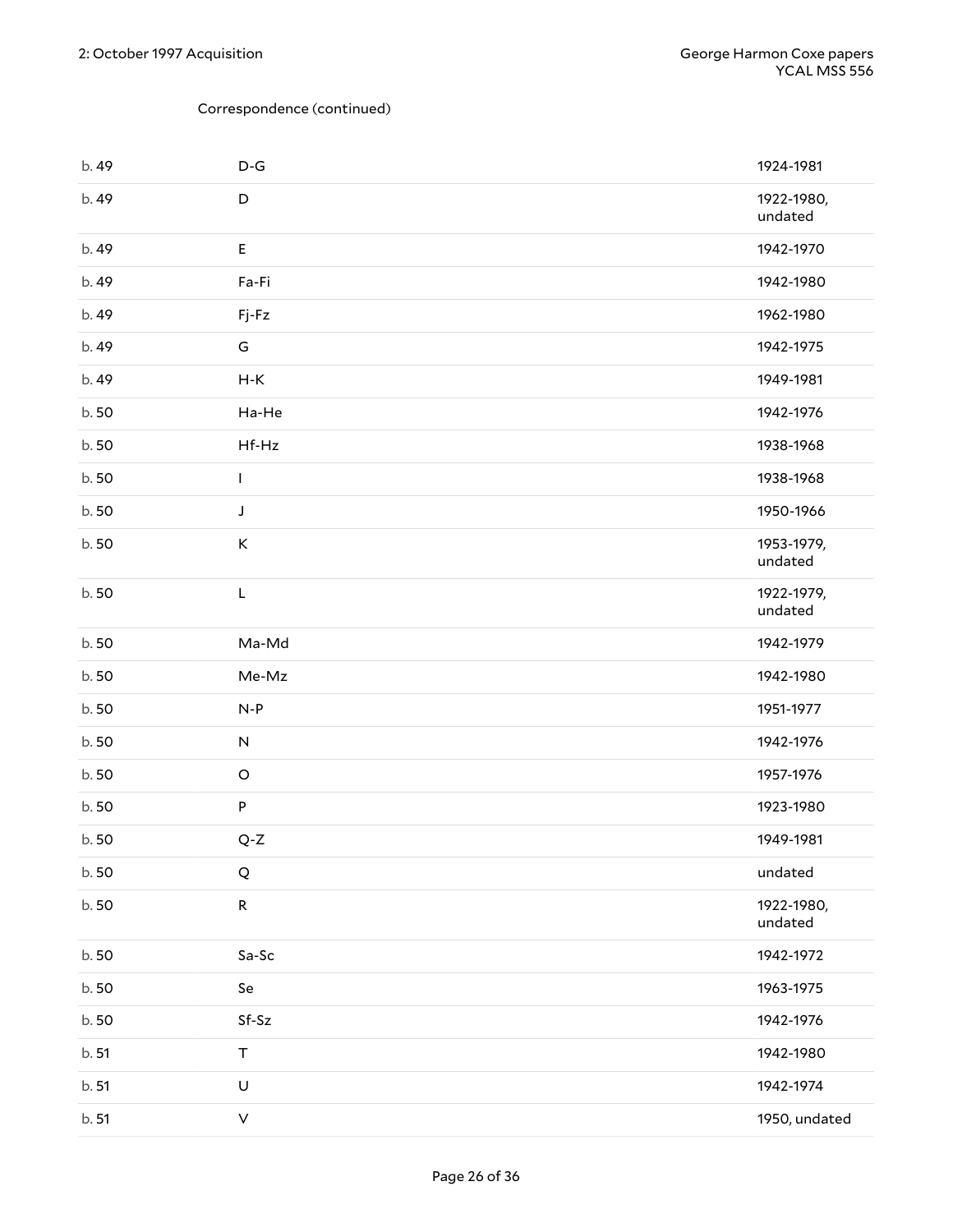| b.51  | Wa-Wh                                                         | 1942-1976             |
|-------|---------------------------------------------------------------|-----------------------|
| b.51  | Wi-Wz                                                         | 1942-1975             |
| b.51  | $X-Z$                                                         | 1943-1980             |
| b. 52 | Alfred A. Knopf, Inc.<br>22 Folders                           | 1941-1976             |
| b.52  | Automobile Mutual Insurance Company of America                | 1961-1970             |
| b.52  | Barclay's Bank Limited                                        | 1955-1980             |
| b.52  | Blassingame, Lurton<br>2 Folders                              | 1931-1932             |
| b.53  | Brandt & Brandt<br>18 Folders                                 | 1940-1969             |
| b.54  | Brandt & Brandt<br>10 Folders                                 | 1970-1980             |
| b.55  | Columbia Broadcasting System, Inc.                            | 1942-1953             |
|       | <b>Cornell University</b>                                     |                       |
| b.55  | Miscellaneous                                                 | 1962-1976             |
| b.55  | Cornell Club of New York                                      | 1953-1976             |
| b.55  | Cornell Football                                              | 1962-1964             |
| b.55  | <b>Cornell University Library</b>                             | 1960-1979             |
| b. 55 | Department of Physical Education and Athletics                | 1960-1975             |
| b.55  | Office of Estate Affairs                                      | 1969-1976             |
| b.55  | Office of the President                                       | 1972-1975             |
| b.55  | Office of University Counsel and Secretary of the Corporation | 1970-1972             |
| b.55  | Office of University Development                              | 1950-1980             |
| b.55  | The Tower Club                                                | 1972-1980             |
| b.55  | <b>Trust Office</b>                                           | 1972-1980             |
| b.55  | Coxe, Elizabeth                                               | 1952-1953,<br>undated |
| b. 55 | Coxe, Janet                                                   | 1940-1953,<br>undated |
| b. 55 | Coxe, Mrs. George Harmon, Sr.<br>2 Folders                    | 1953-1966,<br>undated |
| b. 55 | Coxe, George Harmon, III                                      | undated               |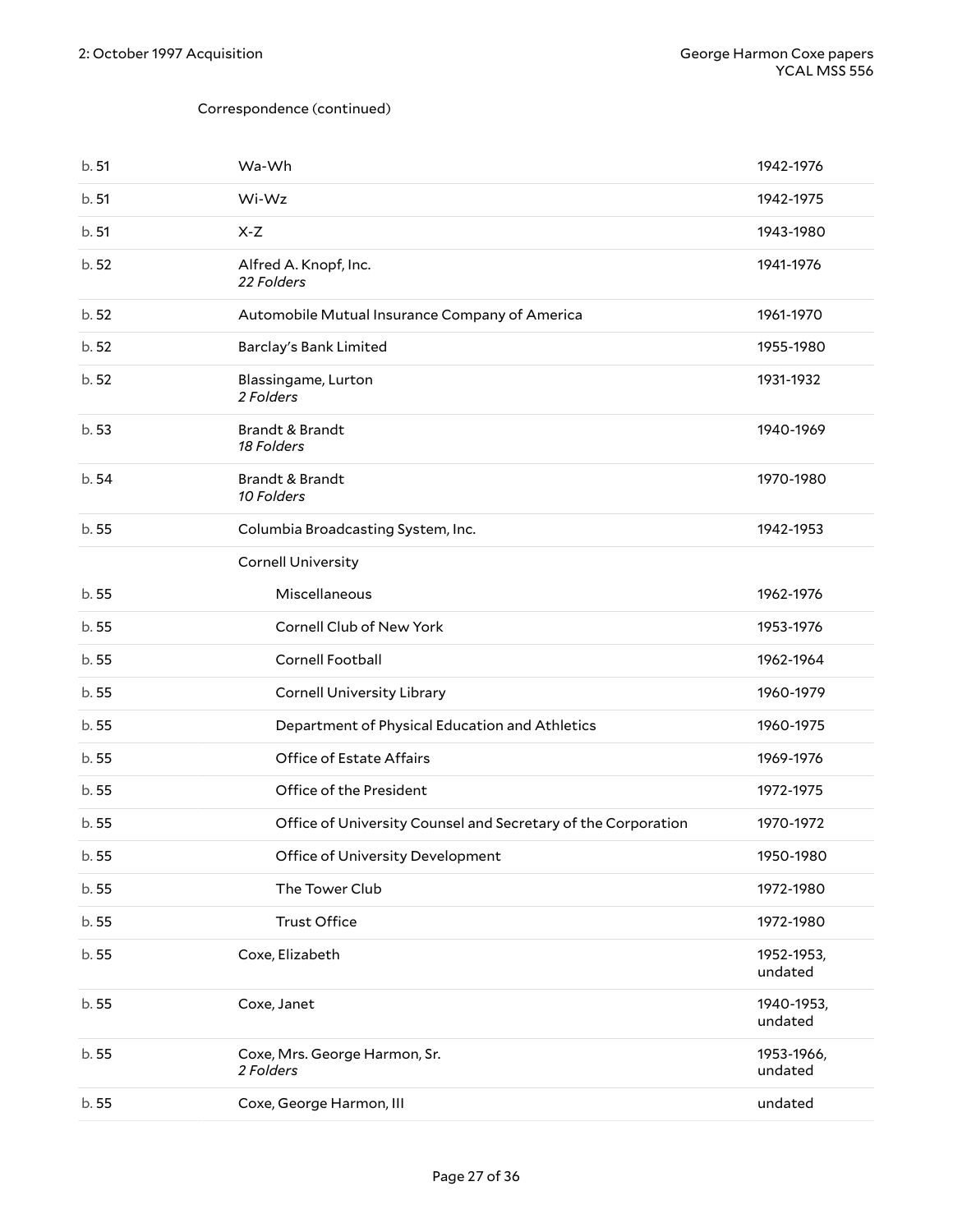<span id="page-27-0"></span>

| b.55  | Mystery Writers of America, Inc.                                          | 1950-1975             |
|-------|---------------------------------------------------------------------------|-----------------------|
| b.55  | Nebel, Dorothy                                                            | 1967, undated         |
| b.55  | Nebel, Louis Frederick                                                    | 1950-1966,<br>undated |
| b.55  | Phillips Exeter Academy - Davis Library                                   | 1953-1979             |
| b.55  | Pryor, Laurence                                                           | 1960-1969             |
| b.55  | Sanders and Conroy                                                        | 1940-1950             |
| b.55  | Thomas Cook and Son, Inc.<br>2 Folders                                    | 1957-1958             |
| b.55  | Unidentified                                                              | 1924                  |
| b.55  | Walsh, Tom<br>2 Folders                                                   | 1949-1972,<br>undated |
|       | Correspondence of others                                                  |                       |
| b.55  | <b>Brandt &amp; Brandt</b>                                                | 1942                  |
| b.55  | Coxe, Elizabeth                                                           | 1971-1980             |
| b.55  | Coxe, Harriet                                                             | 1897-1922             |
| b.56  | Financial papers                                                          | 1922-1975             |
| b.56  | A.M. Heath & Co., Ltd                                                     | 1972-1982             |
| b.56  | Agenzia Letteria Internazionale                                           | 1958-1961             |
| b.56  | Arnoldo Mondadori Editore                                                 | 1956-1974             |
| b.56  | <b>Barclays Bank Limited</b>                                              | 1966-1983             |
| b.56  | <b>Brandt &amp; Brandt</b><br>5 Folders                                   | 1948-1981             |
| b.56  | Columbia Broadcasting Company                                             | 1949, undated         |
| b.56  | Gennossenschaftliche Zentral bank AG Librarie Artheme Fayard<br>2 Folders | 1966-1982             |
| b. 56 | Robert Hale & Company                                                     | 1969-1974             |
| b.56  | Utig. Mij. De Combinatie                                                  | 1966                  |
| b.56  | Wilhelm Goldman Verlag                                                    | 1961-1975             |
| b.56  | Wilhelm Goldman Verlag - contracts                                        | 1968-1976             |
|       | Photographs                                                               | 1901-1975             |
| b. 57 | Unidentified children [1 photograph]                                      | undated               |
| b. 57 | Unidentified man [3 photographs]                                          | 1975, undated         |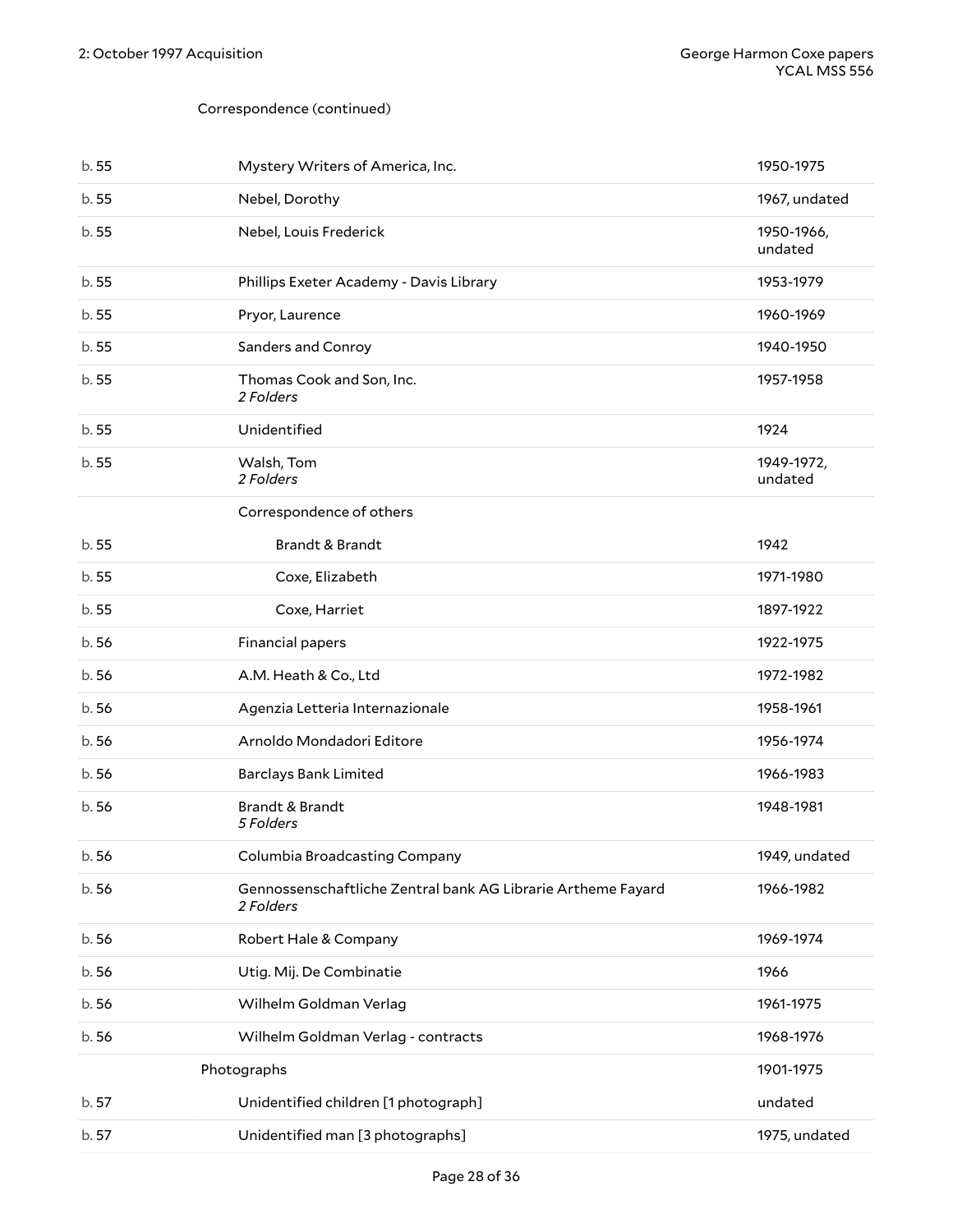#### Photographs (continued)

| b. 57 | Coxe, Elizabeth [6 photographs]                                                                                                         | undated          |
|-------|-----------------------------------------------------------------------------------------------------------------------------------------|------------------|
| b.57  | Coxe, George Harmon [1 photograph]                                                                                                      | undated          |
| b.57  | Coxe, George Harmon, passport photographs, [4 photographs]                                                                              | 1945             |
| b. 57 | Coxe, George Harmon, as a boy [11 photographs]                                                                                          | undated          |
| b.57  | Coxe, George Harmon, with unidentified man, [1 photograph]                                                                              | undated          |
| b.57  | Coxe, George Harmon, with unidentified man, Sans Souci Restaurant Garden, undated<br>Havana, Cuba, [1 photograph]                       |                  |
| b.57  | Coxe, George Harmon with Mrs. James Jones, and Mrs. George Harmon<br>Coxe, Sr. [1 photograph]                                           | 1954             |
| b.57  | Coxe, Mrs. George Harmon, with Veronica Parker Johns, and unidentified<br>woman, Mystery Writers Annual Dinner [1 photograph, 2 copies] | 1952             |
| b.57  | Coxe, George Harmon with John Roeburt [1photograph]                                                                                     | undated          |
| b.57  | [Coxe, George Harmon, Sr.?] [1 photograph]<br>3 Folders                                                                                 | undated          |
| b. 57 | Pacific Writer's Mission [24 photographs]                                                                                               | 1945             |
| b. 57 | President McKinley's funeral train [1 photograph]                                                                                       | 1901             |
| b.57  | Souvenir book of GHC's trip to the Naval Air Station, Norman, OK. With:<br>typescript letter signed to GHC from Lt. Alan R. Jackson     | 1943 October 11  |
| b.57  | Mrs. Kenn Titusville [?], Mrs. Pierce-Jamestown, Mrs. B.F. Cirreus [?], and<br>Harriet [?] [1 photograph]                               | 1896             |
| b.58  | Unidentified people [5 photographs]                                                                                                     | 1908, undated    |
| b.58  | Casey Crime Photographer, radio cast, with autographs [1 photograph]                                                                    | undated          |
| b.58  | Cornell University, Class of 1923, reunion [1 photographs]                                                                              | undated          |
| b.58  | Coxe, Elizabeth [1 photograph]                                                                                                          | undated          |
| b.58  | Coxe, Elizabeth, with George Harmon Coxe III, and Janet Coxe [1 photograph] undated                                                     |                  |
| b. 58 | Coxe, George Harmon [16 photographs]                                                                                                    | undated          |
| b.58  | Coxe, George Harmon [1 photograph]                                                                                                      | [no year] June 8 |
| b.58  | Coxe, George Harmon, with "Mattox" and "Kaufman" [1 photograph]                                                                         | undated          |
| b.58  | Coxe, George Harmon [11 photographs]<br>7 Folders                                                                                       | 1906-61          |
| b.58  | Coxe, George Harmon and Elizabeth [1 photograph]                                                                                        | undated          |
| b.58  | Coxe, George Harmon and Elizabeth Coxe, with two unidentified women. [1<br>photograph]                                                  | undated          |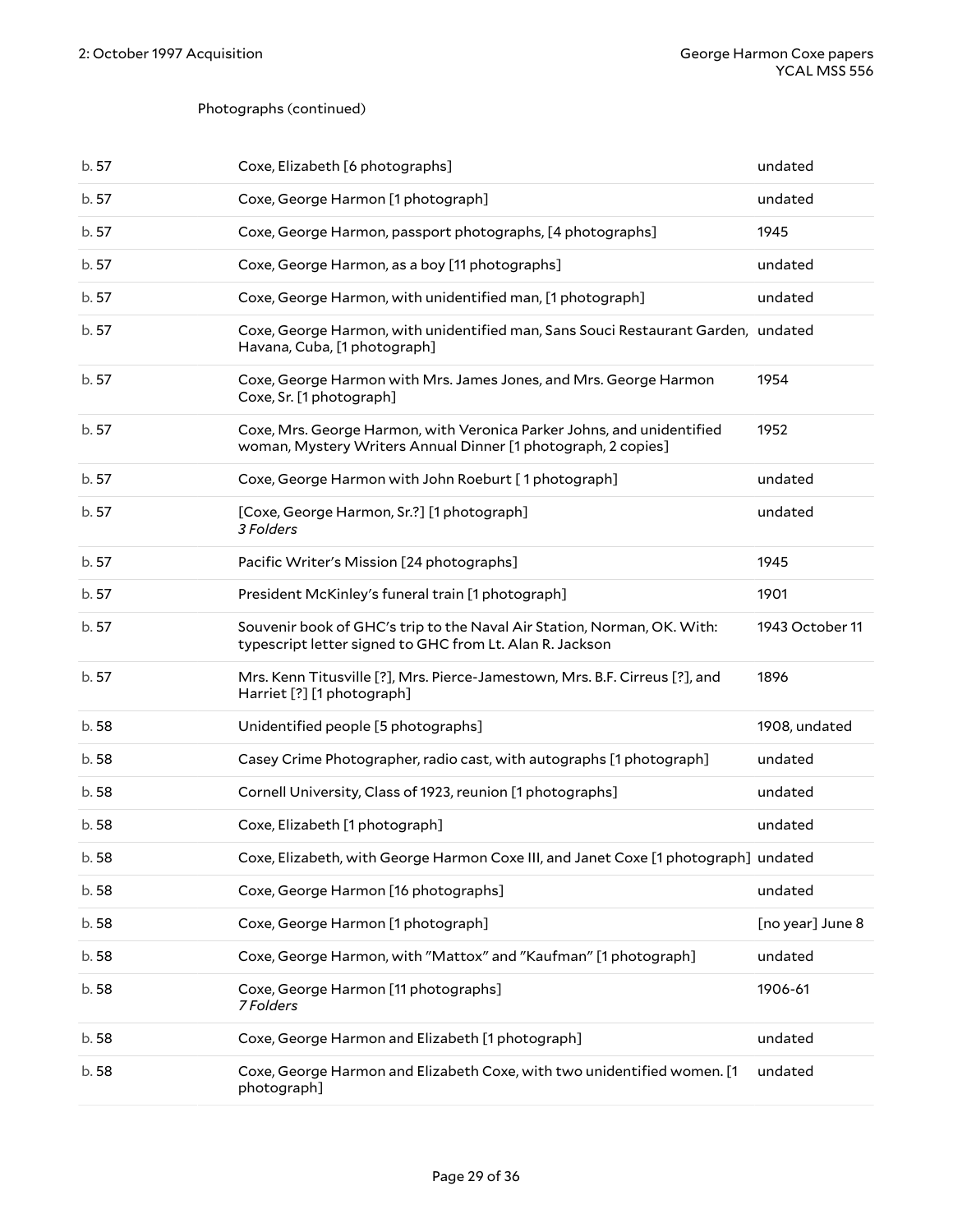## Photographs (continued)

<span id="page-29-1"></span><span id="page-29-0"></span>

| b.58  | Coxe, George Harmon and Elizabeth Coxe on board the Christoforo Colombo circa 1968<br>[1 photograph] |               |
|-------|------------------------------------------------------------------------------------------------------|---------------|
| b.58  | Coxe, George Harmon III [2 photographs]<br>2 Folders                                                 | 1947-1949     |
| b.58  | Coxe, George Harmon III, and Janet Coxe [1 photograph]                                               | undated       |
| b.58  | [Knopf, Alfred?] [1 photograph]                                                                      | undated       |
| b.58  | McIntosh, Hal, George Harmon Coxe drawing [1 photograph]                                             | undated       |
| b.58  | Pryor, Laurence [14 photographs]<br>2 Folders                                                        | undated       |
| b.58  | Sigma Nu Fraternity, Cornell University [1 photograph]                                               | 1921          |
| b.58  | Unidentified places [75 photographs]<br>5 Folders                                                    | 1970, undated |
| b. 59 | Unidentified boat [4 photographs]                                                                    | undated       |
| b. 59 | Barbados, British Honduras, and Trinidad [38 photographs]                                            | undated       |
| b. 59 | Casablanca and Europe [55 photographs]                                                               | undated       |
| b. 59 | Coxe House in Old Lyme, CT [20 photographs]<br>2 Folders                                             | undated       |
| b. 59 | [Cuba?] [18 photographs]                                                                             | undated       |
| b. 59 | Europe [105 photographs]<br>5 Folders                                                                | undated       |
| b. 59 | Football games                                                                                       | undated       |
| b. 59 | Lisbon, Portugal [22 photographs]                                                                    | undated       |
| b. 59 | Mexico [19 photographs]                                                                              | undated       |
| b. 59 | New Orleans, Los Angeles [11 photographs]                                                            | undated       |
| b. 59 | Olean High School [1 photograph]                                                                     | undated       |
| b. 59 | St. Vincent, British West Indies [4 photographs]                                                     | undated       |
|       | <b>Other Papers</b>                                                                                  | 1898-1980     |
|       | <b>Financial Papers</b>                                                                              |               |
| b. 60 | Bills, A-Z                                                                                           | 1922-1974     |
| b.60  | Barclay's Bank Limited, checkbook register                                                           | 1956          |
| b. 60 | Club Morgan, checks                                                                                  | 1956          |
| b.60  | Contracts A-C                                                                                        | 1960-1974     |
| b.60  | Contracts D-L                                                                                        | 1956-1979     |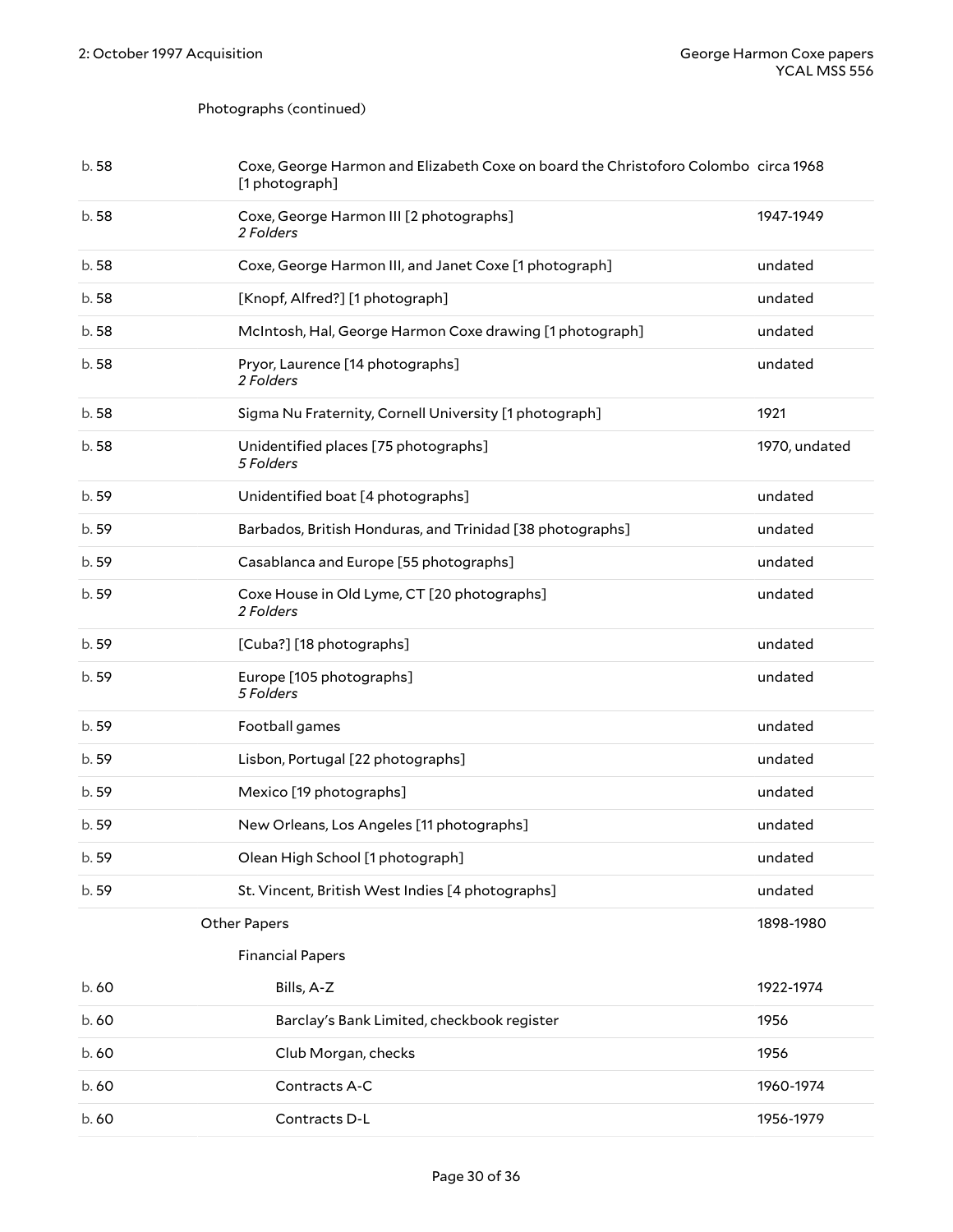## Other Papers > Financial Papers (continued)

<span id="page-30-0"></span>

| b.60  | Contracts M-Z                                                                                                                         | 1936-1979 |
|-------|---------------------------------------------------------------------------------------------------------------------------------------|-----------|
| b.60  | Copyright assignments, miscellaneous                                                                                                  | 1936-1939 |
| b.60  | A. M. Heath Co., Ltd., royalty statements<br>5 Folders                                                                                | 1953-1956 |
| b. 60 | Alfred A. Knopf, Inc., royalty statements<br>2 Folders                                                                                | 1935-1959 |
| b.61  | Avon Books and Periodicals, royalty statements                                                                                        | 1947-1951 |
| b.61  | Gennossenschaftliche Zentral Bank, Zurich, royalty statements                                                                         | 1961-1979 |
| b.61  | King Features Syndicate, royalty statements                                                                                           | undated   |
| b.61  | Samuel French, Inc., royalty statements                                                                                               | 1959-1964 |
| b.61  | Barclay's Bank Limited, statements                                                                                                    | 1951-1980 |
| b.61  | Statements, A-Z                                                                                                                       | 1939-1978 |
| b.61  | Gennossenschaftliche Zentral Bank, Zurich, statements                                                                                 | 1961-1963 |
| b.61  | Gennossenschaftliche Zentral Bank, Basel, statements                                                                                  | 1962-1976 |
|       | Subject Files                                                                                                                         |           |
| b.62  | Advertising copy - miscellaneous                                                                                                      | 1963-1965 |
|       |                                                                                                                                       |           |
| b.62  | Barbados driver's license                                                                                                             | 1956      |
| b.62  | Books by George Harmon Coxe - statistics on number of copies sold                                                                     | 1956      |
| b.62  | Crossword puzzle                                                                                                                      | undated   |
| b.62  | Dance cards                                                                                                                           | 1898-1899 |
| b.62  | Department of Police, New Orleans, LA. Table of Organization. With:<br>blank complaint report.                                        | 1958      |
| b.62  | Dixiana Cafe - dinner menu                                                                                                            | undated   |
| b.62  | Handy, W. C. Yellow Dog Blues, sheet music, piano arrangement by<br>Herman Chittison. With an inscription to GHC by Herman Chittison. | 1955      |
| b.62  | I Want a Book (Series II No. 28), radio interview with George Harmon<br>Coxe by Meredith Bloss                                        | 1942      |
| b.62  | The Lady is Afraid, early copies list                                                                                                 | undated   |
| b.62  | The Most Famous Detectives of Fiction, cancelled stamps.                                                                              | 1972      |
| b. 62 | Metro-Goldwyn-Mayer Pictures, identification card issued to George<br>Harmon Coxe                                                     | 1944      |
| b.62  | Mystery Writers Awards, winners                                                                                                       | 1969      |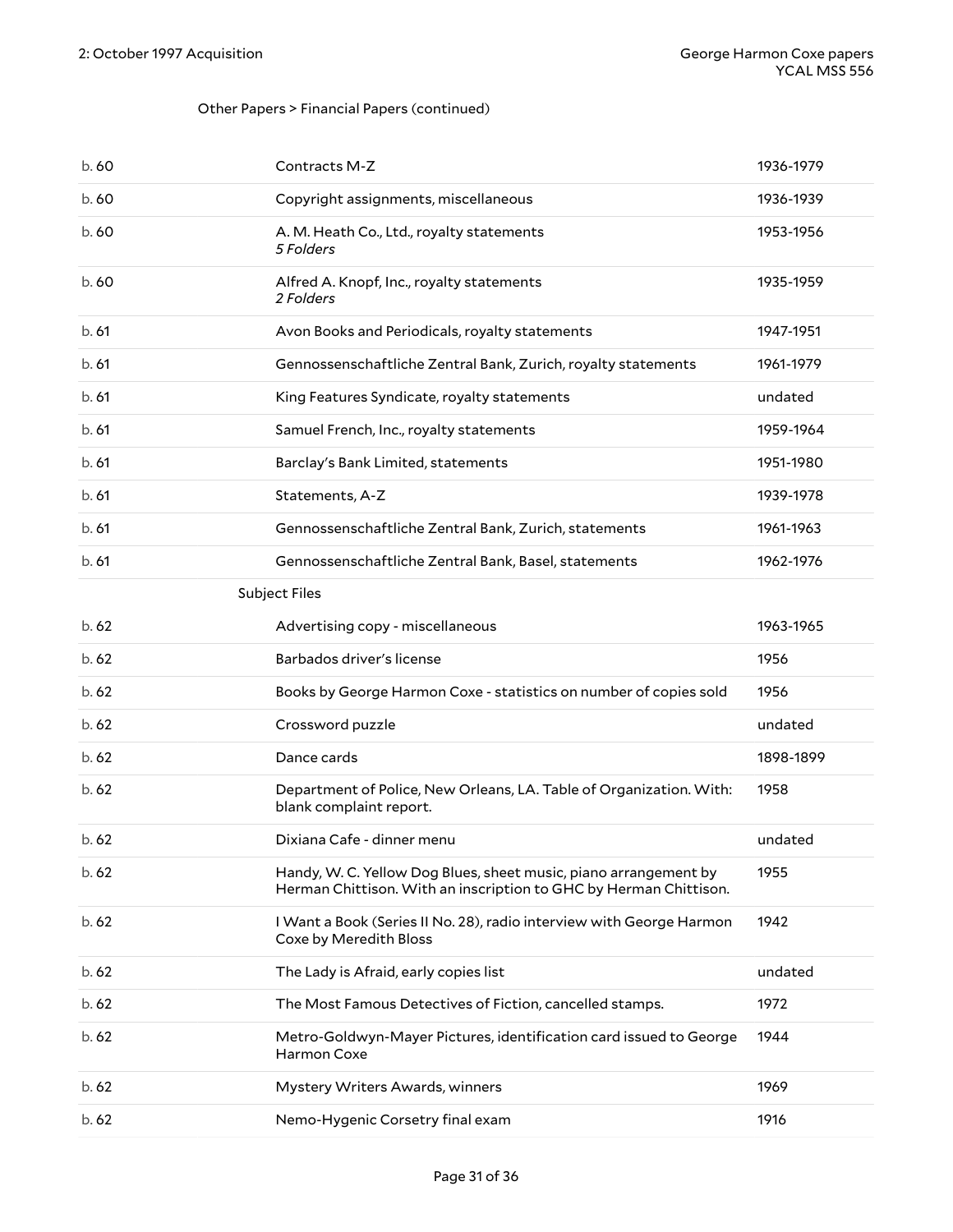#### Other Papers > Subject Files (continued)

<span id="page-31-0"></span>

| b. 62 | New York, New Haven, and Hartford Railroad Co., tickets                                                                                             | 1956                      |
|-------|-----------------------------------------------------------------------------------------------------------------------------------------------------|---------------------------|
| b.62  | Pacific Writer's Mission, materials relating to GHC's trip to the Pacific                                                                           | 1945                      |
| b.62  | Pacific Writer's Mission, notes made by GHC<br>2 Folders                                                                                            | 1945                      |
| b.62  | Pacific Writer's Mission, pass                                                                                                                      | 1945                      |
| b.62  | Press releases                                                                                                                                      | 1963                      |
| b.62  | Square dances                                                                                                                                       | undated                   |
| b. 62 | Statement concerning GHC's golf cart accident                                                                                                       | 1974                      |
| b.62  | The Use of Lie Detector Technique in Determining Deception.                                                                                         | undated                   |
| b.62  | War Correspondent's patch [2 patches]                                                                                                               | 1945                      |
| b.62  | Who's Who - sketch                                                                                                                                  | undated                   |
|       | <b>Printed Material</b>                                                                                                                             |                           |
| b. 63 | Scrapbooks of clippings<br>4 Folders                                                                                                                | undated                   |
| b.64  | Scrapbooks of clippings<br>4 Folders                                                                                                                | undated                   |
| b.65  | Scrapbooks of clippings<br>4 Folders                                                                                                                | undated                   |
|       | The American Magazine. Springfield, Ohio                                                                                                            | 1942-1951                 |
| b. 66 | Vol. CXXXIII, no. 4                                                                                                                                 | 1942 April                |
| b.66  | Vol. CXXXVII, no. 4                                                                                                                                 | 1944 October              |
| b.66  | Vol. CXL, no. 4                                                                                                                                     | 1945 October              |
| b.66  | Vol. CXLV, no. I                                                                                                                                    | 1948 January              |
| b. 66 | Vol. CXLVI, no. 3                                                                                                                                   | 1948 September            |
| b.66  | Vol. CLI, no. 3                                                                                                                                     | 1951 March                |
| b.66  | Criminal Investigation. Department of the Army Field Manual FM 19-20. 1951 July<br>Washington, D.C.: United States Government Printing Office, 1951 |                           |
| b.66  | Detective Story Magazine. New York: 1923, Vol. LVII, no. 2                                                                                          | 1923 April 21             |
| b.66  | Chamber of Commerce Newsletter. Hilton Head Island, South Carolina: 1966 February<br>1966. Vol. 1, no. 9                                            |                           |
| b.66  | Latin American Report. New Orleans: 1962. Vol. 5, no. 1                                                                                             | 1962 August               |
| b.66  | Uge-Revyen. Danish serial featuring works by George Harmon Coxe                                                                                     | 1948 April -<br>September |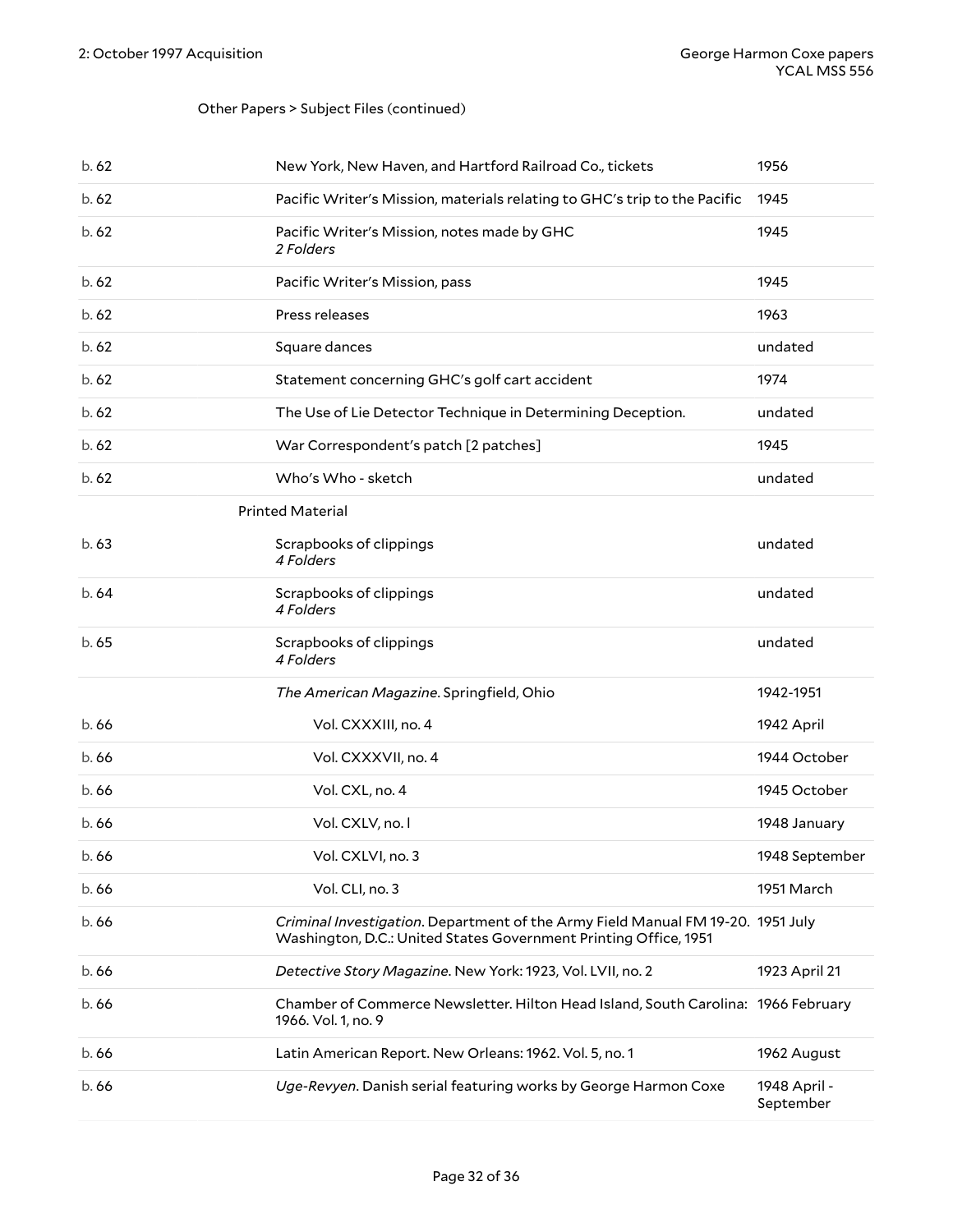#### Other Papers > Printed Material (continued)

<span id="page-32-0"></span>

| b.66  | Unsorted printed material by, about, and relating to George Harmon<br>Coxe                                  | 1930-1965     |
|-------|-------------------------------------------------------------------------------------------------------------|---------------|
| b.67  | Newspapers                                                                                                  | 1963-1973     |
| b.67  | Barta Press printed material                                                                                | circa 1930    |
| b.67  | Clippings                                                                                                   | undated       |
| b.67  | Carribean Land Falls Cruise, information packet                                                             | 1970          |
| b.67  | Information relating to British Honduras                                                                    | circa 1973    |
| b.68  | Unsorted printed material by, about, or relating to George Harmon<br>Coxe<br>10 Folders                     | circa 1930-80 |
| b. 69 | Clippings<br>6 Folders                                                                                      | undated       |
| b. 70 | Clippings<br>6 Folders                                                                                      | undated       |
| b. 70 | Francis Bannerman & Sons military catalog                                                                   | 1933          |
|       | Personal Papers and Other Material                                                                          |               |
| b.71  | Original Casey - Black Mask drawings                                                                        | undated       |
| b.71  | Contracts                                                                                                   | 1954-68       |
| b.71  | Correspondence from publishers<br>3 Folders                                                                 | undated       |
|       | Includes typescript carbon of "The Fourth Visitor," with letter from<br>Cosmopolitan magazine, May 7, 1942. |               |
| b.71  | Knopf, Shaw Nebel                                                                                           | undated       |
| b.71  | Chandler, Raymond                                                                                           | undated       |
| b.71  | Sanders, Sydney A.<br>5 Folders                                                                             | undated       |
| b.72  | National Geographic Society certificate                                                                     | 1938          |
| b.72  | Metal bookmarked engraved with "G.H.C."                                                                     | undated       |
| b.72  | School records of George Harmon Coxe                                                                        | 1915-1921     |
| b.72  | Wallet with material related to Coxe as a war correspondent                                                 | 1945          |
| b.72  | Unsorted and unidentified papers<br>2 Folders                                                               | undated       |
| b.73  | Unsorted and unidentified papers<br>28 Folders                                                              | undated       |
|       | Includes correspondence, writings, photographs, financial papers, and<br>printed material.                  |               |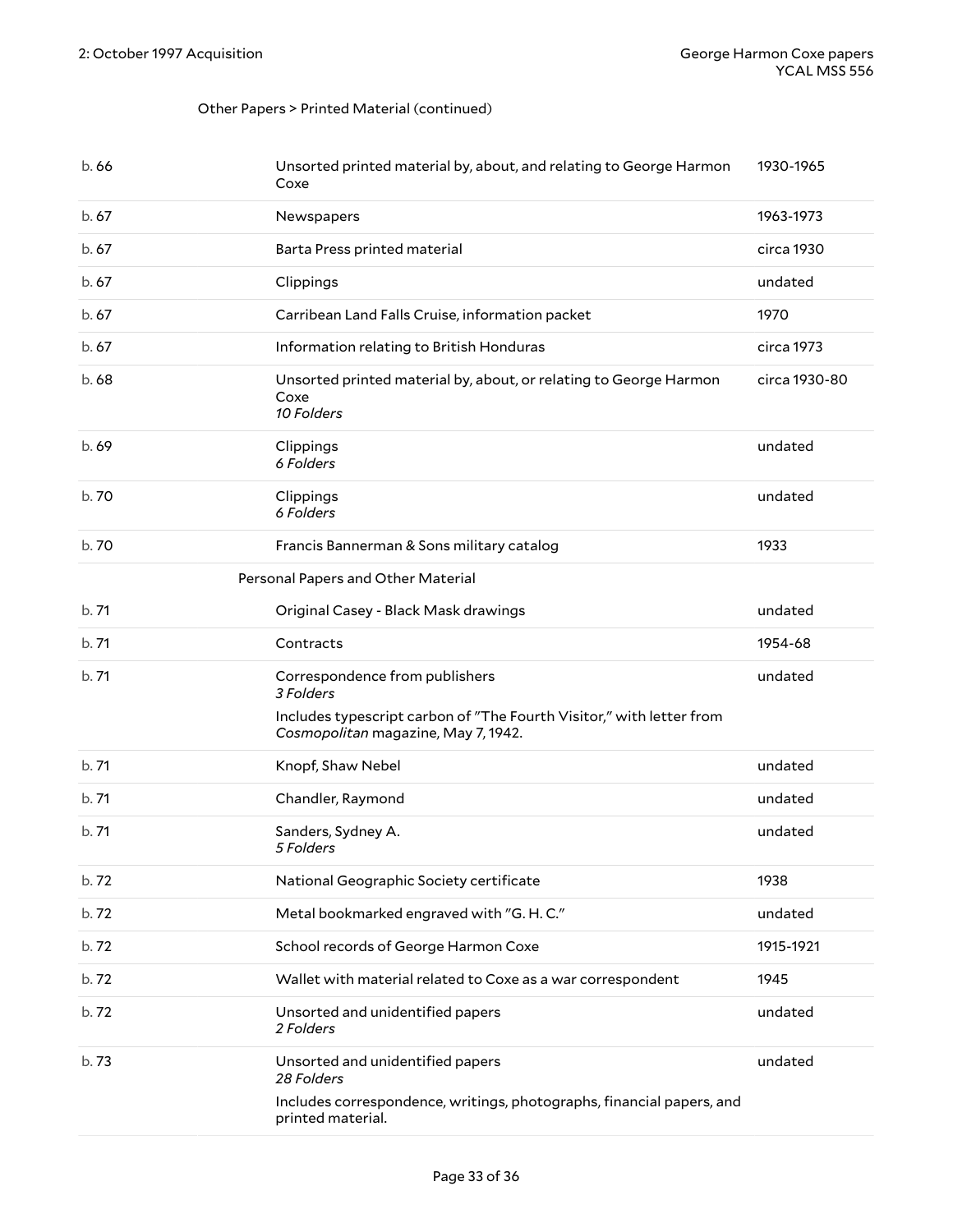## Other Papers > Personal Papers and Other Material (continued)

<span id="page-33-0"></span>

| b.74             | Unsorted and unidentified papers<br>15 Folders<br>Includes primarily printed material, with some correspondence.                  | undated       |
|------------------|-----------------------------------------------------------------------------------------------------------------------------------|---------------|
| b. 75            | Unsorted and unidentified papers<br>16 Folders<br>Includes primarily printed material, with some notebooks and<br>correspondence. | undated       |
| b.76             | Envelope                                                                                                                          | undated       |
| b. 77 (Oversize) | Leather folio                                                                                                                     | undated       |
| b. 77 (Oversize) | Scrapbook of newspaper clippings                                                                                                  | undated       |
| b. 77 (Oversize) | Photograph of George Harmon Coxe with unidentfied group                                                                           | undated       |
| b. 77 (Oversize) | The American Boy magazine                                                                                                         | undated       |
| b. 78 (Oversize) | Clippings                                                                                                                         | undated       |
|                  | <b>Restricted Fragile</b><br>Restricted Fragile Material. For further information consult the appropriate<br>curator.             |               |
| b. 79            | Elmira Free Academy papers                                                                                                        | undated       |
| b. 79            | Unsorted papers<br>2 Folders                                                                                                      | undated       |
| b.79             | Double or Nothing, published copy                                                                                                 | 1936 November |
| b. 79            | The Four Just Men, typescript                                                                                                     | undated       |
| b. 79            | Murder in Pictures, published copy                                                                                                | undated       |
| b. 79            | Two Man Job                                                                                                                       | undated       |
| b. 79            | Letters are Poison                                                                                                                | undated       |
| b. 79            | <b>Special Assignment</b>                                                                                                         | undated       |
| b.79             | Fall Guy                                                                                                                          | undated       |
| b.79             | Push-Over                                                                                                                         | undated       |
| b.79             | Women are Trouble                                                                                                                 | undated       |
| b.79             | Mr. Casey Flashguns Murder                                                                                                        | undated       |
| b.79             | <b>Pinch Hitters</b>                                                                                                              | undated       |
| b.79             | Thirty Tickets to Win                                                                                                             | undated       |
| b.79             | <b>Hot Delivery</b>                                                                                                               | undated       |
| b.79             | <b>Earned Reward</b>                                                                                                              | undated       |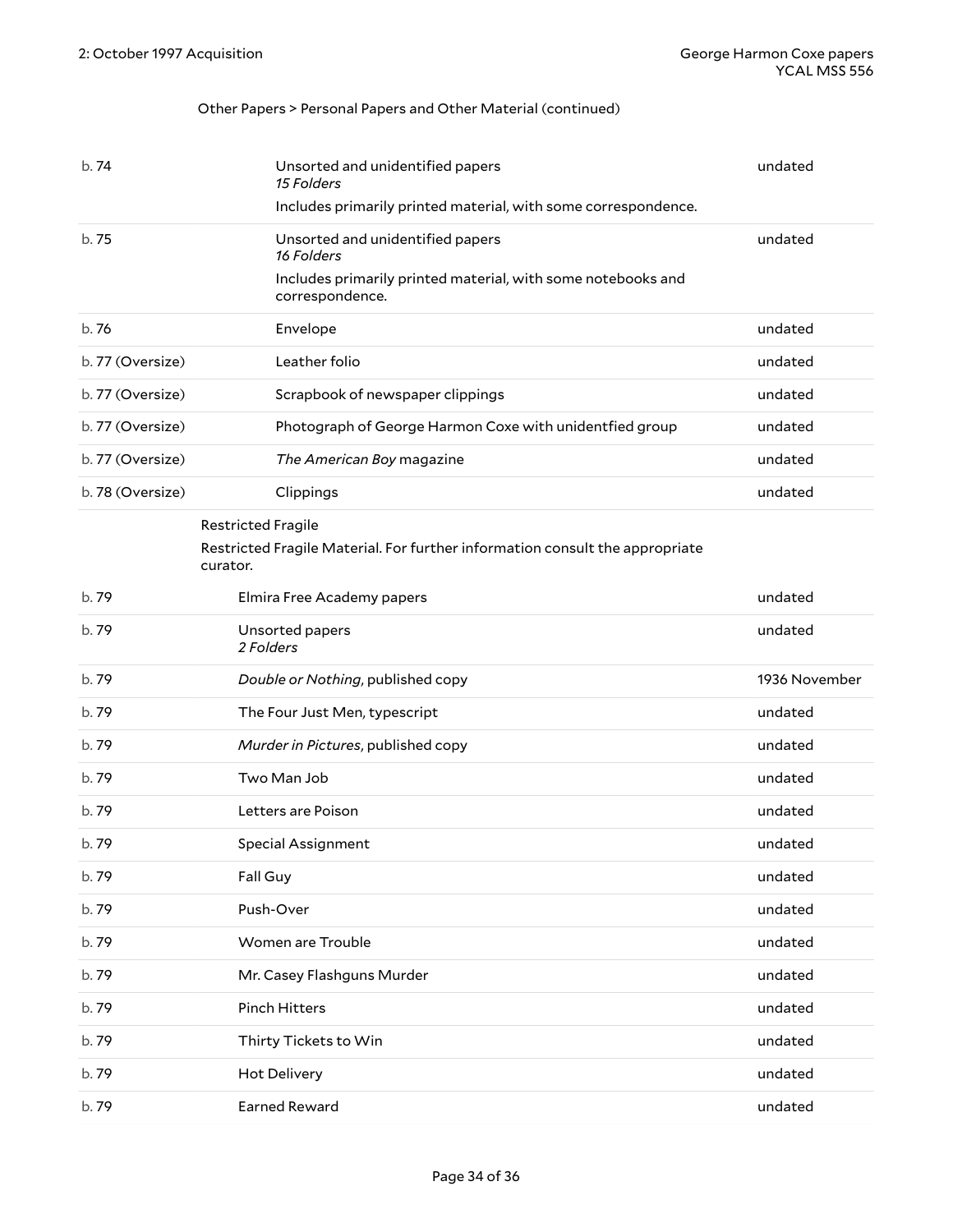#### Restricted Fragile (continued)

| b. 79 | Too Many Women         | undated |
|-------|------------------------|---------|
| b.79  | <b>Buried Evidence</b> | undated |
| b. 79 | Trouble for Two        | undated |
| b.79  | Portrait of Murder     | undated |
| b.79  | Murder Mix-up          | undated |
| b. 79 | Casey Detective        | undated |